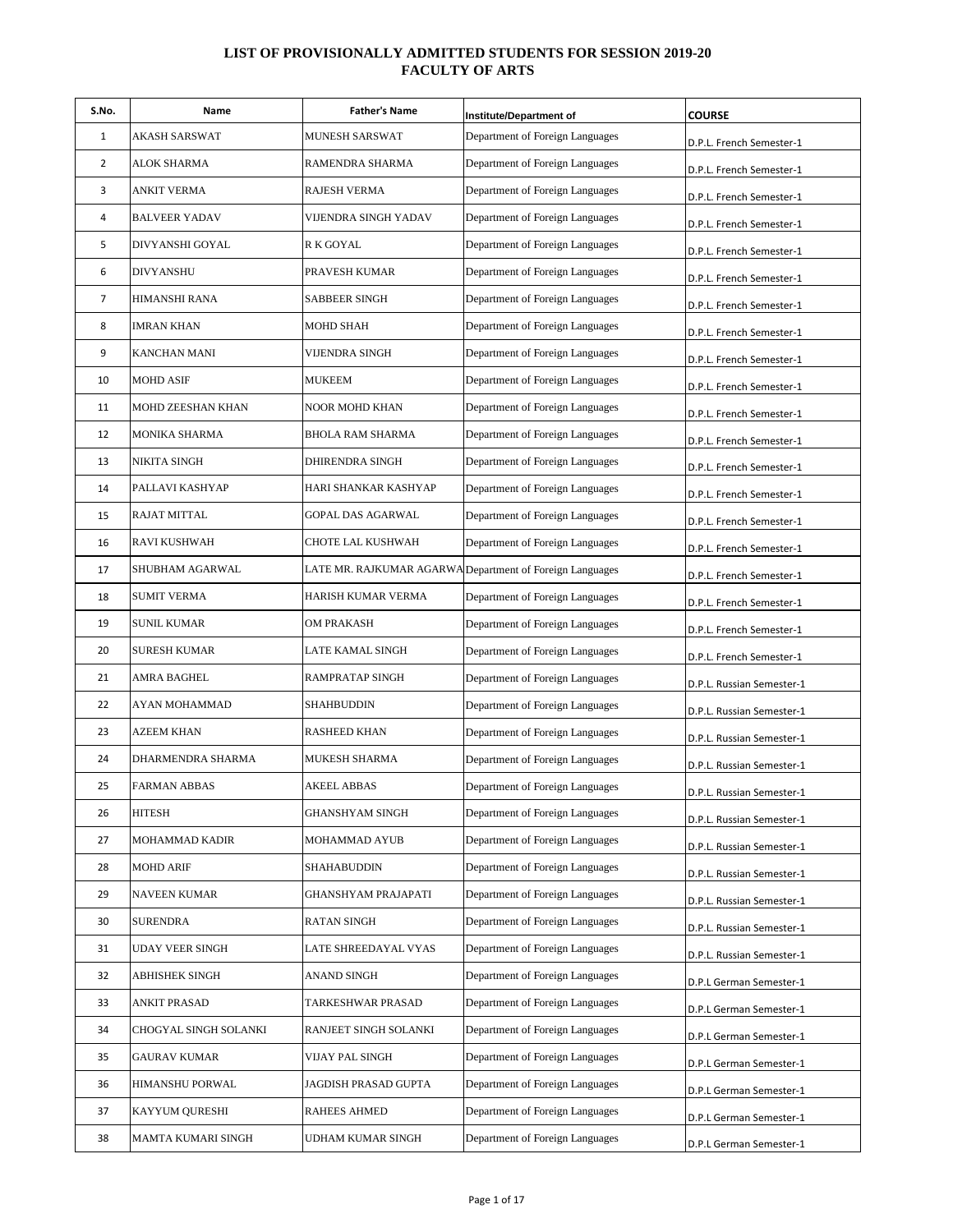| S.No. | Name                  | <b>Father's Name</b> | <b>Institute/Department of</b>  | <b>COURSE</b>               |
|-------|-----------------------|----------------------|---------------------------------|-----------------------------|
| 39    | PULKIT PATHAK         | YOGESH PATHAK        | Department of Foreign Languages | D.P.L German Semester-1     |
| 40    | RASHID QURESHI        | SHAMMO QURESHI       | Department of Foreign Languages | D.P.L German Semester-1     |
| 41    | SONU YADAV            | SORAN SINGH          | Department of Foreign Languages | D.P.L German Semester-1     |
| 42    | TARUN KUAMR           | SHASHI KUMAR         | Department of Foreign Languages | D.P.L German Semester-1     |
| 43    | VISHAL GARG           | OMPRAKASH GARG       | Department of Foreign Languages | D.P.L German Semester-1     |
| 44    | ANURAG SHIVHARE       | PRAMOD SHIVHARE      | Department of Foreign Languages | A.D.P.L. French Semester-1  |
| 45    | AYUSHI                | LATE VIVEK GUPTA     | Department of Foreign Languages | A.D.P.L. French Semester-1  |
| 46    | <b>BABITA SAHU</b>    | SATYA DEV SAHU       | Department of Foreign Languages | A.D.P.L. French Semester-1  |
| 47    | <b>GEETIKA BANSAL</b> | MUKESH CHAND BANSAL  | Department of Foreign Languages | A.D.P.L. French Semester-1  |
| 48    | HEMANT SHRIVASTAV     | ANAND SHRIVASTAV     | Department of Foreign Languages | A.D.P.L. French Semester-1  |
| 49    | JISHAN                | WAZID                | Department of Foreign Languages | A.D.P.L. French Semester-1  |
| 50    | <b>MUAAZ AHMED</b>    | <b>ABDUL KADIR</b>   | Department of Foreign Languages | A.D.P.L. French Semester-1  |
| 51    | <b>MUKTI SARASWAT</b> | GOPAL CHAND SHARMA   | Department of Foreign Languages | A.D.P.L. French Semester-1  |
| 52    | NEKRAM                | GUMAN SINGH          | Department of Foreign Languages | A.D.P.L. French Semester-1  |
| 53    | PRAGATI AGRAWAL       | LALIT KUMAR AGRAWAL  | Department of Foreign Languages | A.D.P.L. French Semester-1  |
| 54    | RAZIQ IQBAL           | IQBAL UDDIN          | Department of Foreign Languages | A.D.P.L. French Semester-1  |
| 55    | <b>ROHIT BAGHEL</b>   | RAKESH BAGHEL        | Department of Foreign Languages | A.D.P.L. French Semester-1  |
| 56    | <b>SAHAB SINGH</b>    | SHYAM LAL            | Department of Foreign Languages | A.D.P.L. French Semester-1  |
| 57    | SAKSHI MISHRA         | GHANSHYAM MISHRA     | Department of Foreign Languages | A.D.P.L. French Semester-1  |
| 58    | <b>SAMIM KHAN</b>     | MEHBOOB KHAN         | Department of Foreign Languages | A.D.P.L. French Semester-1  |
| 59    | ANGAD                 | <b>RAM VINAY</b>     | Department of Foreign Languages | A.D.P.L. RUSSIAN Semester-1 |
| 60    | <b>DEVESH GARG</b>    | <b>GHANATWA GARG</b> | Department of Foreign Languages | A.D.P.L. RUSSIAN Semester-1 |
| 61    | HARSH VARDHAN         | MOHAN SINGH          | Department of Foreign Languages | A.D.P.L. RUSSIAN Semester-1 |
| 62    | MANISH SHARMA         | RAMDATT SHARMA       | Department of Foreign Languages | A.D.P.L. RUSSIAN Semester-1 |
| 63    | <b>MOSIN</b>          | <b>HAFIZ KHAN</b>    | Department of Foreign Languages | A.D.P.L. RUSSIAN Semester-1 |
| 64    | SANDEEP BAGHEL        | RAJESH BAGHEL        | Department of Foreign Languages | A.D.P.L. RUSSIAN Semester-1 |
| 65    | TUSHAR GARG           | LALIT KUMAR GARG     | Department of Foreign Languages | A.D.P.L. RUSSIAN Semester-1 |
| 66    | CHARANJEET SINGH      | <b>MANOHAR LAL</b>   | Department of Foreign Languages | A.D.P.L. German Semester-1  |
| 67    | HARJOT KAUR           | <b>MANJIT SINGH</b>  | Department of Foreign Languages | A.D.P.L. German Semester-1  |
| 68    | HARSHIT SHARMA        | BRAJESH SHARMA       | Department of Foreign Languages | A.D.P.L. German Semester-1  |
| 69    | NABH SINGHAL          | DINESH SINGHAL       | Department of Foreign Languages | A.D.P.L. German Semester-1  |
| 70    | <b>ROVINS</b>         | RAKESH KUMAR         | Department of Foreign Languages | A.D.P.L. German Semester-1  |
| 71    | SACHIN RATHOR         | SHIVLAKHAN RATHOR    | Department of Foreign Languages | A.D.P.L. German Semester-1  |
| 72    | SADDAM                | NASEEM UDDIN         | Department of Foreign Languages | A.D.P.L. German Semester-1  |
| 73    | ABHISHEK BAGHEL       | KHUSHYAL BAGHEL      | Department of Foreign Languages | C.P.L. French Semester-1    |
| 74    | AKASH BAGHEL          | KAPOOR CHAND BAGHEL  | Department of Foreign Languages | C.P.L. French Semester-1    |
| 75    | AMAN KHAN             | TAJMOHMMAD           | Department of Foreign Languages | C.P.L. French Semester-1    |
| 76    | ANAMIKA GUPTA         | RADHE SHYAM GUPTA    | Department of Foreign Languages | C.P.L. French Semester-1    |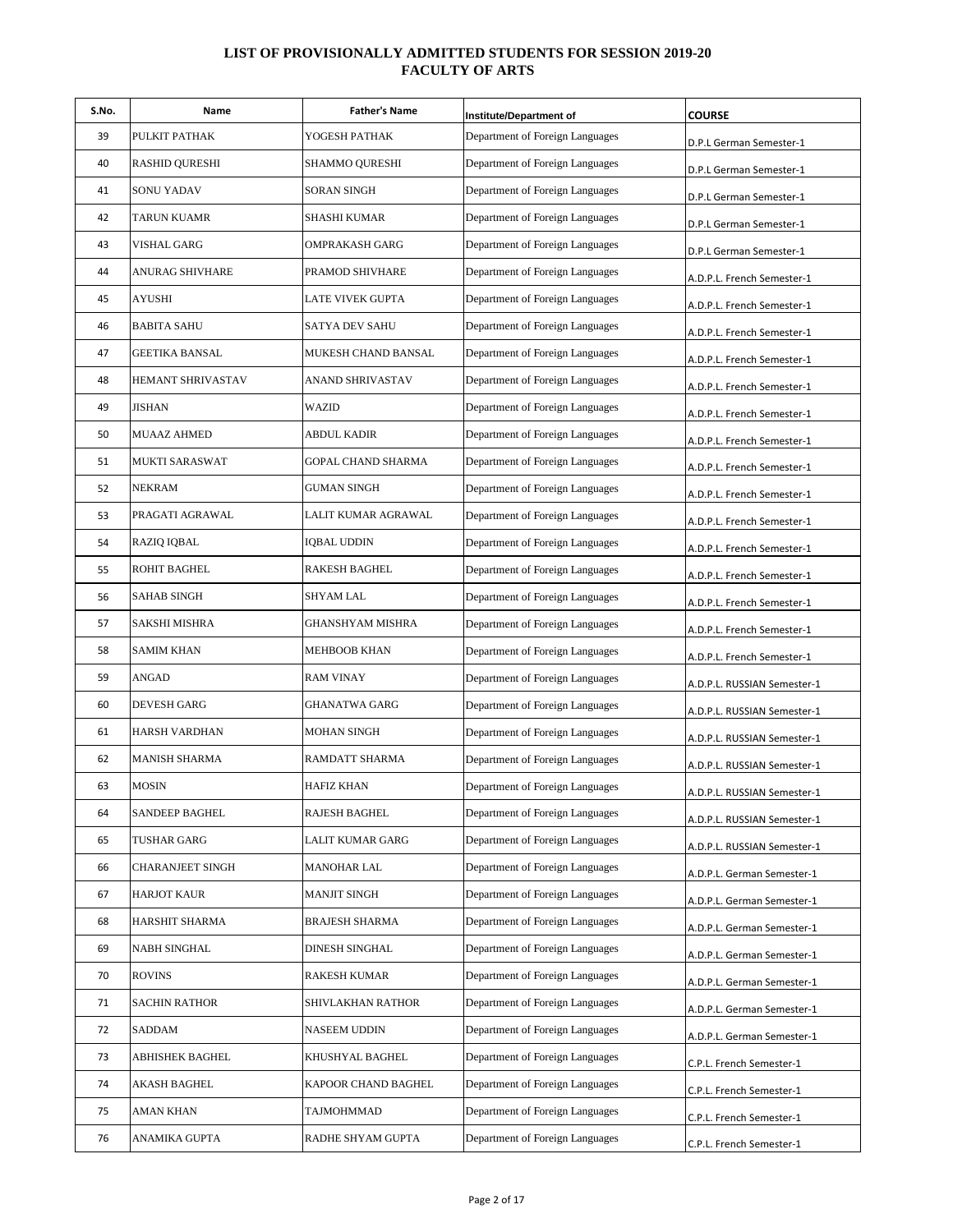| S.No. | Name                                    | <b>Father's Name</b> | Institute/Department of         | <b>COURSE</b>            |
|-------|-----------------------------------------|----------------------|---------------------------------|--------------------------|
| 77    | ANKITA SHARMA                           | PANKAJ SHARMA        | Department of Foreign Languages | C.P.L. French Semester-1 |
| 78    | ARSHIT SINGH                            | LOKESH KUMAR         | Department of Foreign Languages | C.P.L. French Semester-1 |
| 79    | ARYAN YADAV                             | RAGHAVENDRA YADAV    | Department of Foreign Languages | C.P.L. French Semester-1 |
| 80    | ATUL SHARMA                             | DILIP KUMAR SHARMA   | Department of Foreign Languages | C.P.L. French Semester-1 |
| 81    | BAIBHAV KUNAL KUMAR BANSAI KAPIL BANSAL |                      | Department of Foreign Languages | C.P.L. French Semester-1 |
| 82    | <b>BHAGWATI PRASAD</b>                  | RAJARAM SEMAR        | Department of Foreign Languages | C.P.L. French Semester-1 |
| 83    | <b>DANISH</b>                           | <b>GAFUR KHAN</b>    | Department of Foreign Languages | C.P.L. French Semester-1 |
| 84    | DEEPAK KUMAR PARMAR                     | PITAMBAR SINGH       | Department of Foreign Languages | C.P.L. French Semester-1 |
| 85    | DHRUV INDRA SINGH                       | KRISHNA CHANDRA      | Department of Foreign Languages | C.P.L. French Semester-1 |
| 86    | DIGVIJAY SINGH RAGHAV                   | C. B SINGH RAGHAV    | Department of Foreign Languages | C.P.L. French Semester-1 |
| 87    | <b>GAURAV GROVER</b>                    | SUSHIL KUMAR GROVER  | Department of Foreign Languages | C.P.L. French Semester-1 |
| 88    | <b>GAURI VERMA</b>                      | <b>SANJAY VERMA</b>  | Department of Foreign Languages | C.P.L. French Semester-1 |
| 89    | HARSHIT KAPOOR                          | ASHISH SARAN KAPOOR  | Department of Foreign Languages | C.P.L. French Semester-1 |
| 90    | JAYANTI PRASHAD                         | DEVENDRA SINGH       | Department of Foreign Languages | C.P.L. French Semester-1 |
| 91    | JUNAID QURESHI                          | ALEEM QURESHI        | Department of Foreign Languages | C.P.L. French Semester-1 |
| 92    | <b>JUNED AHMED</b>                      | <b>ANIS AHMED</b>    | Department of Foreign Languages | C.P.L. French Semester-1 |
| 93    | JYOTI SHARMA                            | LATE. ASHOK SHARMA   | Department of Foreign Languages | C.P.L. French Semester-1 |
| 94    | KAMESH KUMAR SINGH                      | PREM CHANDRA         | Department of Foreign Languages | C.P.L. French Semester-1 |
| 95    | KAMINI SHARMA                           | RADHEY SHAYAM SHARMA | Department of Foreign Languages | C.P.L. French Semester-1 |
| 96    | MAHIMA BANSAL                           | <b>SAROJ BANSAL</b>  | Department of Foreign Languages | C.P.L. French Semester-1 |
| 97    | MANISH DHANGAR                          | <b>MAHESH CHAND</b>  | Department of Foreign Languages | C.P.L. French Semester-1 |
| 98    | MANISH KUMAR                            | RAJESH KUMAR         | Department of Foreign Languages | C.P.L. French Semester-1 |
| 99    | MANISHA SATSANGI                        | PREM KUMAR           | Department of Foreign Languages | C.P.L. French Semester-1 |
| 100   | MAZHAR ULLA KHAN                        | MUGEES ULLA KHAN     | Department of Foreign Languages | C.P.L. French Semester-1 |
| 101   | MEGHNA SINGH                            | UMA SHANKAR          | Department of Foreign Languages | C.P.L. French Semester-1 |
| 102   | MONIKA SHARMA                           | NAKUL SHARMA         | Department of Foreign Languages | C.P.L. French Semester-1 |
| 103   | MUMUKSHA GUPTA                          | SHAMBHU NATH GUPTA   | Department of Foreign Languages | C.P.L. French Semester-1 |
| 104   | MUZAHID ULLAH KHAN                      | MASIULLAH KHAN       | Department of Foreign Languages | C.P.L. French Semester-1 |
| 105   | NITYANAND                               | MAHESH CHAND         | Department of Foreign Languages | C.P.L. French Semester-1 |
| 106   | PRAVESH AGARWAL                         | ANIL KUMAR AGARWAL   | Department of Foreign Languages | C.P.L. French Semester-1 |
| 107   | PRIYANSHI GUPTA                         | RAJEEV KUMAR GUPTA   | Department of Foreign Languages | C.P.L. French Semester-1 |
| 108   | RITIK GUPTA                             | VINOD GUPTA          | Department of Foreign Languages | C.P.L. French Semester-1 |
| 109   | SAMI KHAN                               | NADEEM KHAN          | Department of Foreign Languages | C.P.L. French Semester-1 |
| 110   | SATENDRA SINGH SISODIA                  | RANVEER SINGH        | Department of Foreign Languages | C.P.L. French Semester-1 |
| 111   | SHALINI                                 | NEM PAL SINGH        | Department of Foreign Languages | C.P.L. French Semester-1 |
| 112   | SHASHI YADAV                            | VIRENDRA SINGH YADAV | Department of Foreign Languages | C.P.L. French Semester-1 |
| 113   | SHREYANSH GUPTA                         | ATUL GUPTA           | Department of Foreign Languages | C.P.L. French Semester-1 |
| 114   | SHWETA GAUTAM                           | BRAHAM PRAKASH       | Department of Foreign Languages | C.P.L. French Semester-1 |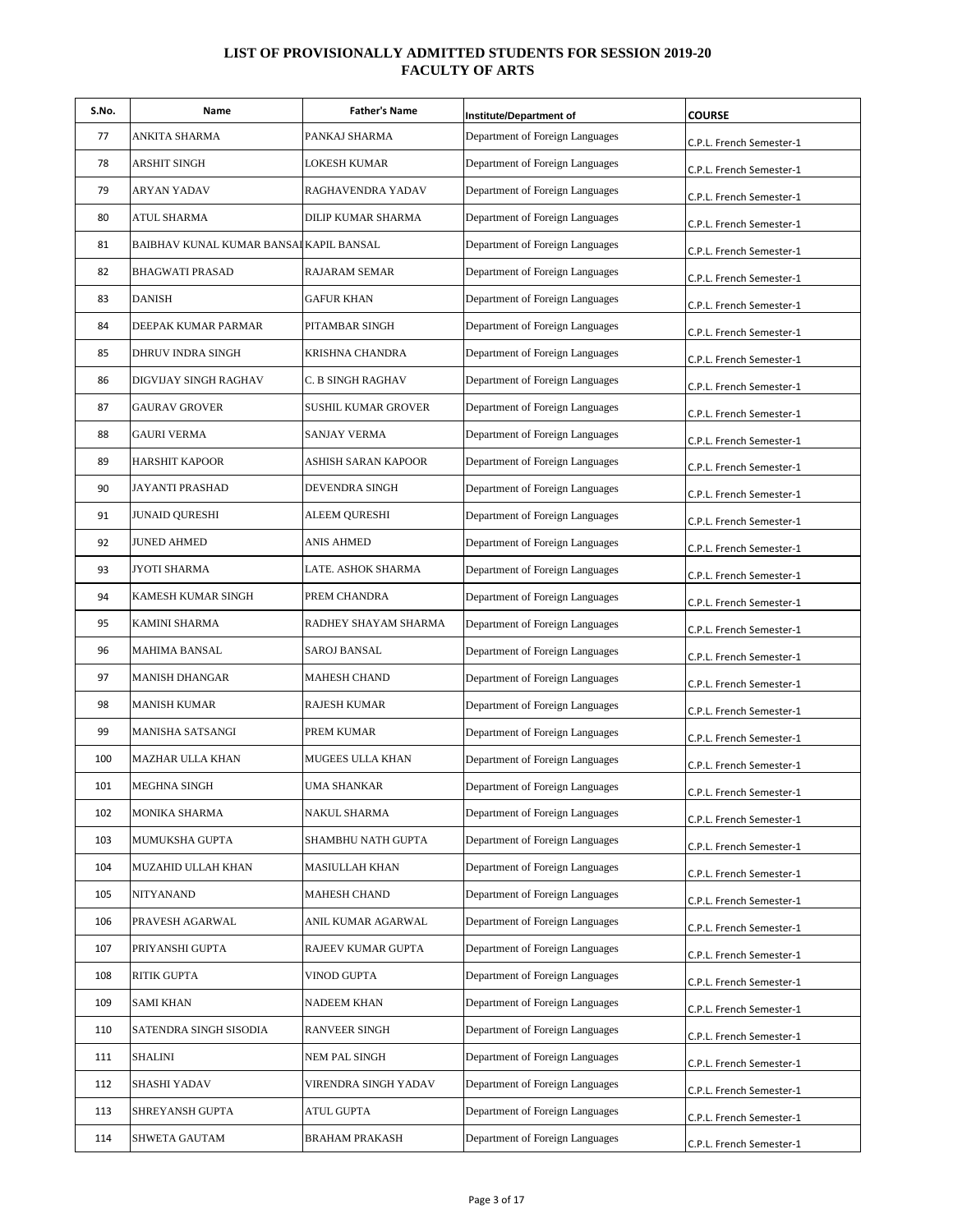| S.No. | Name                | <b>Father's Name</b>   | Institute/Department of                                 | <b>COURSE</b>              |
|-------|---------------------|------------------------|---------------------------------------------------------|----------------------------|
| 115   | SUNEEL KUMAR PIPPAL | UTTAM CHAND            | Department of Foreign Languages                         | C.P.L. French Semester-1   |
| 116   | TANISHA JAIN        | GIRISH JAIN            | Department of Foreign Languages                         | C.P.L. French Semester-1   |
| 117   | VANSHITA GUPTA      | JITENDRA PRAKASH GUPTA | Department of Foreign Languages                         | C.P.L. French Semester-1   |
| 118   | VISHAL SHARMA       | <b>BACHU SINGH</b>     | Department of Foreign Languages                         | C.P.L. French Semester-1   |
| 119   | VISHAL SOLANKI      | VIJAY SOLANKI          | Department of Foreign Languages                         | C.P.L. French Semester-1   |
| 120   | VIVEK KUMAR KUSHWAH | RAMDAYAL KUSHWAH       | Department of Foreign Languages                         | C.P.L. French Semester-1   |
| 121   | YASHODA LALWANI     | MR. MOHAN LALWANI      | Department of Foreign Languages                         | C.P.L. French Semester-1   |
| 122   | AATIF KHAN          | ISLAM KHAN             | Department of Foreign Languages                         | C.P. L. RUSSIAN Semester-1 |
| 123   | ABDUL HASHIM        | <b>ABDUL SALAM</b>     | Department of Foreign Languages                         | C.P. L. RUSSIAN Semester-1 |
| 124   | ABHISHEK SHARMA     | <b>RAJKISHOR</b>       | Department of Foreign Languages                         | C.P. L. RUSSIAN Semester-1 |
| 125   | AKASH AGARWAL       |                        | MR.SANJAY KUMAR AGARWAL Department of Foreign Languages | C.P. L. RUSSIAN Semester-1 |
| 126   | AMAN VERMA          | <b>CHANDER PRAKASH</b> | Department of Foreign Languages                         | C.P. L. RUSSIAN Semester-1 |
| 127   | AMIR BAIG           | <b>AZIM BAIG</b>       | Department of Foreign Languages                         | C.P. L. RUSSIAN Semester-1 |
| 128   | ANKUR BABU          | SHYAM SINGH            | Department of Foreign Languages                         | C.P. L. RUSSIAN Semester-1 |
| 129   | ANUGRAH AWASTHI     | SHASHI KANT AWASTHI    | Department of Foreign Languages                         | C.P. L. RUSSIAN Semester-1 |
| 130   | ARPIT AGARWAL       | MR SANJEEV AGARWAL     | Department of Foreign Languages                         | C.P. L. RUSSIAN Semester-1 |
| 131   | AVINASH             | VISHNU TILAK           | Department of Foreign Languages                         | C.P. L. RUSSIAN Semester-1 |
| 132   | AZAD ABBASI         | <b>SHAH BUDDIN</b>     | Department of Foreign Languages                         | C.P. L. RUSSIAN Semester-1 |
| 133   | GOVIND SINGH JADAUN | MADAN SINGH JADAUN     | Department of Foreign Languages                         | C.P. L. RUSSIAN Semester-1 |
| 134   | <b>HARDEV SINGH</b> | AMAR SINGH             | Department of Foreign Languages                         | C.P. L. RUSSIAN Semester-1 |
| 135   | KANEEZ FATIMA       | ANSAR HUSSAIN          | Department of Foreign Languages                         | C.P. L. RUSSIAN Semester-1 |
| 136   | MANISH CHAUHAN      | RAKESH CHAUHAN         | Department of Foreign Languages                         | C.P. L. RUSSIAN Semester-1 |
| 137   | MOHAMMAD AMAN       | SHER MOHAMMAD          | Department of Foreign Languages                         | C.P. L. RUSSIAN Semester-1 |
| 138   | MOHD AMIR KHAN      | MOHD TASLEEM KHAN      | Department of Foreign Languages                         | C.P. L. RUSSIAN Semester-1 |
| 139   | <b>MUKESH KUMAR</b> | <b>MOHAN LAL</b>       | Department of Foreign Languages                         | C.P. L. RUSSIAN Semester-1 |
| 140   | NAVIN PRAKASH       | ROSHAN LAL             | Department of Foreign Languages                         | C.P. L. RUSSIAN Semester-1 |
| 141   | NEERAJ KUMAR        | CHANDAN SINGH          | Department of Foreign Languages                         | C.P. L. RUSSIAN Semester-1 |
| 142   | NIKHIL SHRMA        | <b>BRIJESH SHARMA</b>  | Department of Foreign Languages                         | C.P. L. RUSSIAN Semester-1 |
| 143   | NISHANT DIXIT       | KAMAL DIXIT            | Department of Foreign Languages                         | C.P. L. RUSSIAN Semester-1 |
| 144   | POONAM VERMA        | HARSHWARUP VERMA       | Department of Foreign Languages                         | C.P. L. RUSSIAN Semester-1 |
| 145   | PRADEEP             | <b>RANI DEVI</b>       | Department of Foreign Languages                         | C.P. L. RUSSIAN Semester-1 |
| 146   | <b>RAHUL RATHOR</b> | SHIV LAKHAN RATHOR     | Department of Foreign Languages                         | C.P. L. RUSSIAN Semester-1 |
| 147   | SACHIN KUMAR SHARMA | OMPRAKASH              | Department of Foreign Languages                         | C.P. L. RUSSIAN Semester-1 |
| 148   | SARTAJ AHAMAD HASMI | KHURSHID AHAMAD HASMI  | Department of Foreign Languages                         | C.P. L. RUSSIAN Semester-1 |
| 149   | SHIVAM              | PRAMOD                 | Department of Foreign Languages                         | C.P. L. RUSSIAN Semester-1 |
| 150   | SUBHAM              | UTTAM KUMAR            | Department of Foreign Languages                         | C.P. L. RUSSIAN Semester-1 |
| 151   | SUMIT SINGH         | MUNNA LAL              | Department of Foreign Languages                         | C.P. L. RUSSIAN Semester-1 |
| 152   | UJJWAL MALHOTRA     | ANIL MALHOTRA          | Department of Foreign Languages                         | C.P. L. RUSSIAN Semester-1 |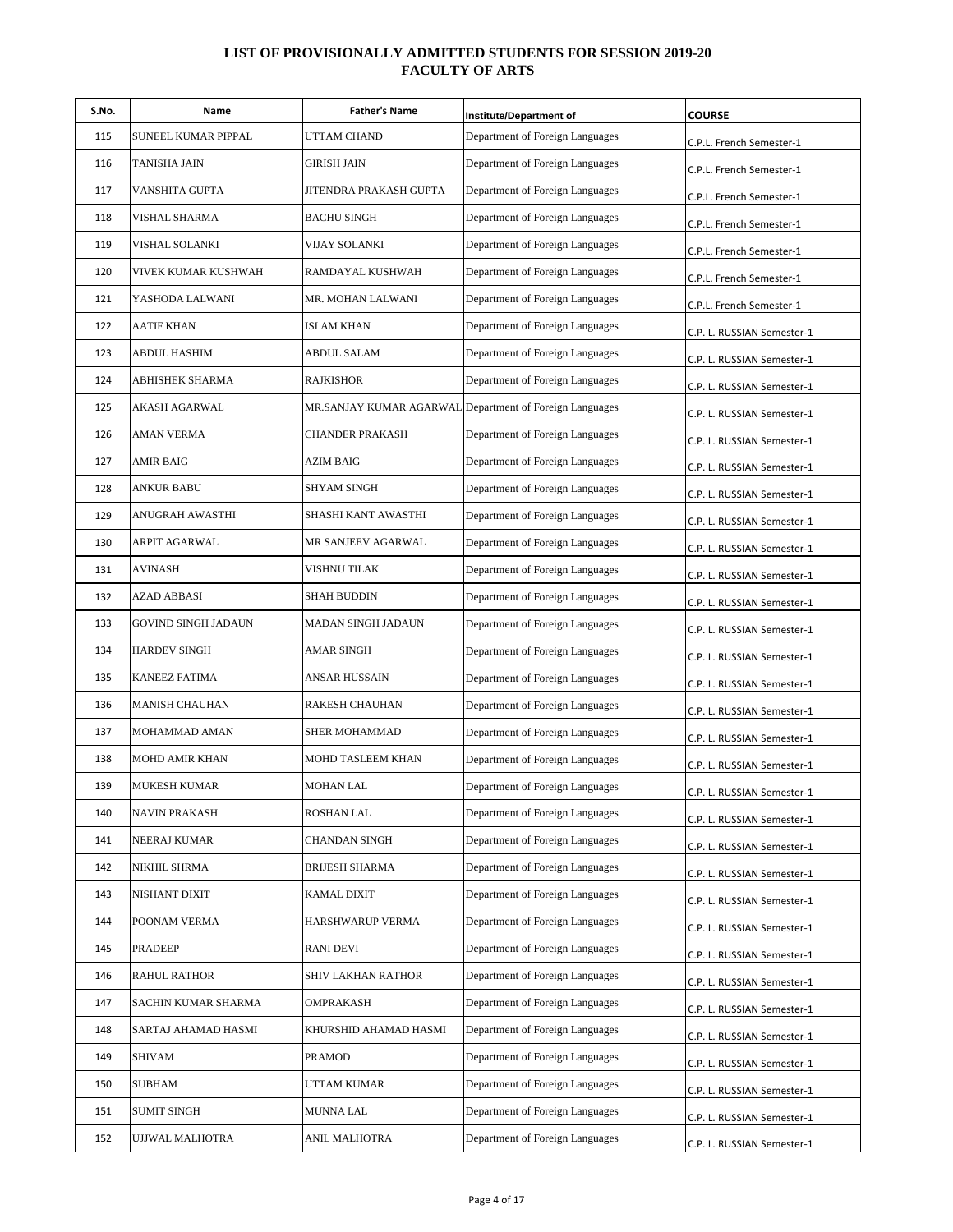| S.No. | Name                                        | <b>Father's Name</b> | Institute/Department of                                | <b>COURSE</b>              |
|-------|---------------------------------------------|----------------------|--------------------------------------------------------|----------------------------|
| 153   | YOGESH YADAV                                | <b>RS YADAV</b>      | Department of Foreign Languages                        | C.P. L. RUSSIAN Semester-1 |
| 154   | ZEESHAN                                     | MUBEENUDDIN          | Department of Foreign Languages                        | C.P. L. RUSSIAN Semester-1 |
| 155   | AARTI SONEY                                 | POORAN CHAND SONEY   | Department of Foreign Languages                        | C.P.L. GERMAN Semester-1   |
| 156   | AKANSHA GUPTA                               | SHARAD KUMAR GUPTA   | Department of Foreign Languages                        | C.P.L. GERMAN Semester-1   |
| 157   | ANKIT SINGH                                 | MANVENDRA SINGH      | Department of Foreign Languages                        | C.P.L. GERMAN Semester-1   |
| 158   | AYUSHI RATHORE                              | RAVI PRAKASH RATHORE | Department of Foreign Languages                        | C.P.L. GERMAN Semester-1   |
| 159   | <b>CAPTAIN SINGH BAGHEL</b>                 | ASHOK KUMAR BAGHEL   | Department of Foreign Languages                        | C.P.L. GERMAN Semester-1   |
| 160   | DEEPAK SOLANKI                              | SUGREEV SOLANKI      | Department of Foreign Languages                        | C.P.L. GERMAN Semester-1   |
| 161   | <b>DIVYA SINGH</b>                          | R S SINGH            | Department of Foreign Languages                        | C.P.L. GERMAN Semester-1   |
| 162   | <b>FAISAL AZIM</b>                          | <b>AZIM BAIG</b>     | Department of Foreign Languages                        | C.P.L. GERMAN Semester-1   |
| 163   | GARIMA SHARMA                               | CHARANJEET SHARMA    | Department of Foreign Languages                        | C.P.L. GERMAN Semester-1   |
| 164   | GIRDHARI SHARMA                             | DINESH SHARMA        | Department of Foreign Languages                        | C.P.L. GERMAN Semester-1   |
| 165   | IMRAN KHAN                                  | SAYEEDUDDIN          | Department of Foreign Languages                        | C.P.L. GERMAN Semester-1   |
| 166   | KUNAL                                       | PADAM SINGH RATHORE  | Department of Foreign Languages                        | C.P.L. GERMAN Semester-1   |
| 167   | <b>MAHEK AYAZ</b>                           | MOHAMMAD AYAZ        | Department of Foreign Languages                        | C.P.L. GERMAN Semester-1   |
| 168   | MARINA MANISHA MORRIS                       | <b>J F MORRIS</b>    | Department of Foreign Languages                        | C.P.L. GERMAN Semester-1   |
| 169   | MOHD. AQIB                                  | <b>MODH ARIF</b>     | Department of Foreign Languages                        | C.P.L. GERMAN Semester-1   |
| 170   | MOHSIN KHAN                                 | <b>SALEEM KHAN</b>   | Department of Foreign Languages                        | C.P.L. GERMAN Semester-1   |
| 171   | MOLLY BANSAL                                | PRAVEEN BANSAL       | Department of Foreign Languages                        | C.P.L. GERMAN Semester-1   |
| 172   | PRITHVI SAMADHIYA                           | RAJEEV SAMADHIYA     | Department of Foreign Languages                        | C.P.L. GERMAN Semester-1   |
| 173   | RAM KRISHAN SHARMA                          | JAI PRAKASH SHARMA   | Department of Foreign Languages                        | C.P.L. GERMAN Semester-1   |
| 174   | SHAILENDRA KUMAR                            | <b>MADAN MOHAN</b>   | Department of Foreign Languages                        | C.P.L. GERMAN Semester-1   |
| 175   | SHIVA GOSWAMI                               |                      | SHARAVAN KUMAR GOSWAMI Department of Foreign Languages | C.P.L. GERMAN Semester-1   |
| 176   | UTKARSH VIKRAM SINGH SOLANI RAM SEWAK SINGH |                      | Department of Foreign Languages                        | C.P.L. GERMAN Semester-1   |
| 177   | VIRENDRA IMAL                               | <b>DATARAM</b>       | Department of Foreign Languages                        | C.P.L. GERMAN Semester-1   |
| 178   | <b>MUSKAN GUPTA</b>                         | YOGESH CHANDRA GUPTA | Department of Hindi                                    | M.A. Hindi I Semester      |
| 179   | KANHAIYA LAL                                | <b>BED RAM SINGH</b> | Department of Hindi                                    | M.A. Hindi I Semester      |
| 180   | RUPESH KUMAR                                | NAND LAL             | Department of Hindi                                    | M.A. Hindi I Semester      |
| 181   | KAMLESH                                     | FORAN SINGH          | Department of Hindi                                    | M.A. Hindi I Semester      |
| 182   | DIPIKA GUPTA                                | SANJIV KUMAR GUPTA   | Department of Hindi                                    | M.A. Hindi I Semester      |
| 183   | RAKHI GOSWAMI                               | INDRA DEV GOSWAMI    | Department of Hindi                                    | M.A. Hindi I Semester      |
| 184   | CHANDRA SHEKHAR                             | GULAB SINGH          | Department of Hindi                                    | M.A. Hindi I Semester      |
| 185   | GUNJAN BAGHEL                               | ATAR SINGH BAGHEL    | Department of Hindi                                    | M.A. Hindi I Semester      |
| 186   | ABHIMANYU GAUTAM                            | DHARAM DEV GAUTAM    | Department of Hindi                                    | M.A. Hindi III Semester    |
| 187   | ASHISH KUMAR GOSWAMI                        | INDRA DEV GOSWAMI    | Department of Hindi                                    | M.A. Hindi III Semester    |
| 188   | KAPIS YADAV                                 | RADHE MOHAN YADAV    | Department of Hindi                                    | M.A. Hindi III Semester    |
| 189   | MARADULA YADAV                              | <b>BHAGWAN DAS</b>   | Department of Hindi                                    | M.A. Hindi III Semester    |
| 190   | NAGESH KUMAR                                | <b>RAMSANEHI</b>     | Department of Hindi                                    | M.A. Hindi III Semester    |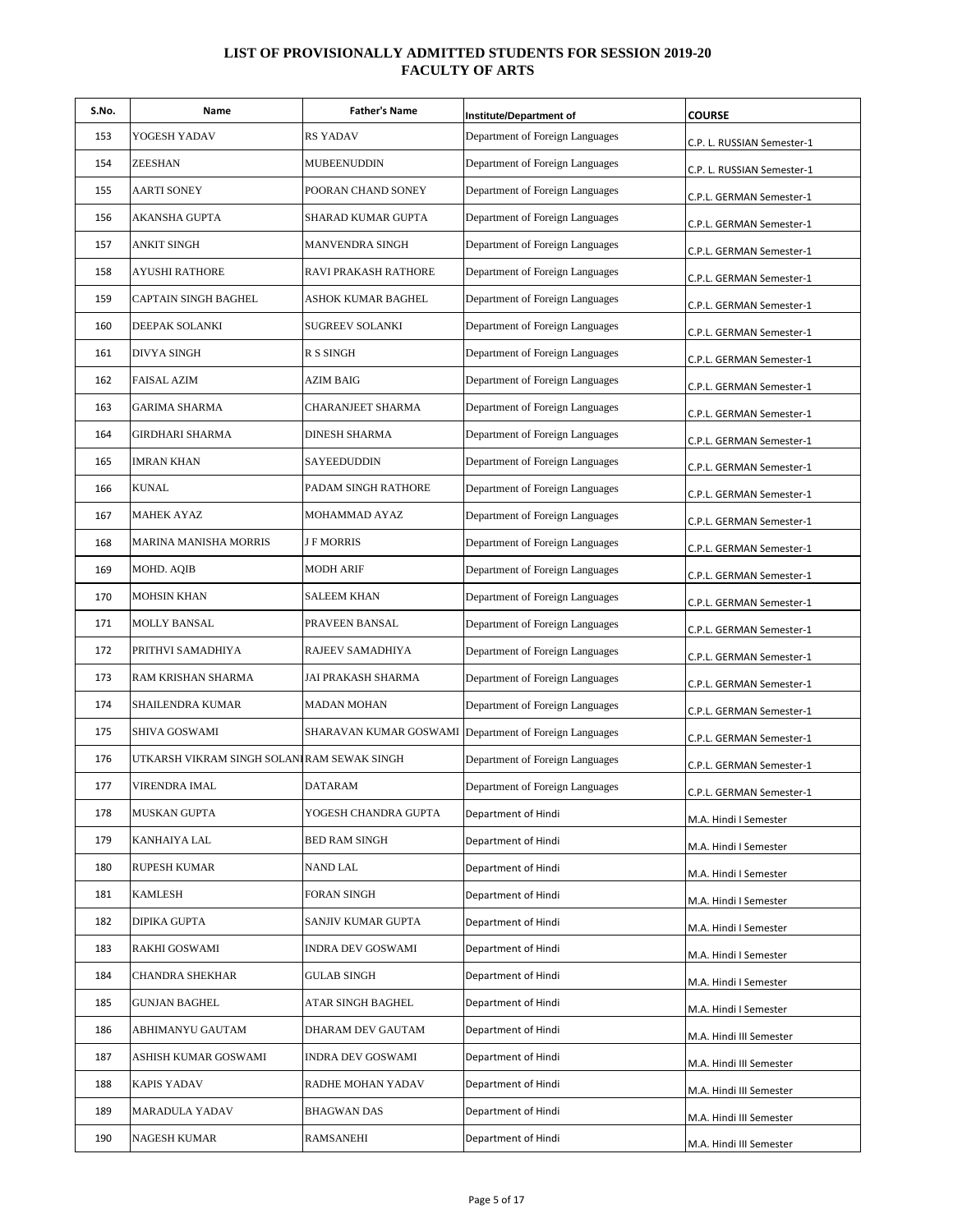| S.No. | Name                                             | <b>Father's Name</b>   | Institute/Department of         | <b>COURSE</b>                     |
|-------|--------------------------------------------------|------------------------|---------------------------------|-----------------------------------|
| 191   | <b>HEMLATA</b>                                   | VISHAMBHAR SINGH       | Department of Hindi             | M.Phil. Hindi Semester-1          |
| 192   | ARTI KUMARI                                      | ASHOK KUMAR            | Department of Hindi             | M.Phil. Hindi Semester-1          |
| 193   | <b>BAIJANTI</b>                                  | KAPTAN SINGH           | Department of Hindi             | M.Phil. Hindi Semester-1          |
| 194   | SHWETA BHATIA                                    | MR. L. K. BHATIA       | Department of Linguistics       | M.A. Linguistics - I Sem.         |
| 195   | AJAY KUMAR                                       | NARPATI SINGH          | Department of Linguistics       | M.A. Linguistics - I Sem.         |
| 196   | <b>GOURAV BANSAL</b>                             | <b>NARESH CHAND</b>    | Department of Linguistics       | M.A. Linguistics - III Sem.       |
| 197   | RAVINDRA GOSWAMI                                 | MADAN MOHAN GOSWAMI    | Department of Linguistics       | M.A. Linguistics - III Sem.       |
| 198   | SIDDHARTH SINGH                                  | SANJAY KUMAR SINGH     | Department of Linguistics       | Diploma in Linguistics Semester-1 |
| 199   | SHASHANK SHRIVASTAVA                             | ASHOK KUMAR            | Department of Linguistics       | Diploma in Linguistics Semester-1 |
| 200   | ASHWANI KUMAR                                    | RAMDULARE              | Department of Linguistics       | Diploma in Linguistics Semester-1 |
| 201   | ADWITEE VERMA                                    | GYAN DAS VERMA         | Department of Linguistics       | M.Phil. Linguistics Semester-1    |
| 202   | <b>VINEETA</b>                                   | RADHESHYAM             | Department of Linguistics       | M.Phil. Linguistics Semester-1    |
| 203   | NEERAV MATHUR                                    | MUKESH MATHUR          | Department of Linguistics       | M.Phil. Linguistics Semester-1    |
| 204   | MOHIT RAJ                                        | RAJENDRA PRASAD        | Department of Linguistics       | M.Phil. Linguistics Semester-1    |
| 205   | SUMITRA MISHRA                                   | JAGDAMBA PRASAD MISHRA | Department of Linguistics       | M.Phil. Linguistics Semester-1    |
| 206   | <b>SONAL SINHA</b>                               | SUJAY KUMAR            | Department of Linguistics       | M.Phil. Linguistics Semester-1    |
| 207   | SHYAM RATAN                                      | RAMPHAL SINGH          | Department of Linguistics       | M.Phil. Linguistics Semester-1    |
| 208   | ANITA RANI                                       | CHANDAN SINGH          | Department of Sanskrit          | M.A. Sanskrit Semester-1          |
| 209   | UPENDRA PACHAURI                                 | PRATAP SINGH PACHAURI  | Department of Sanskrit          | M.A. Sanskrit Semester-1          |
| 210   | KRITIKA SHARMA                                   | VINOD KUMAR SHARMA     | Mass Communication & Journalism | P.G. D. M. C. Semester-1          |
| 211   | RANJEET PRATAP SINGH RATHOR RAKESH SINGH RATHORE |                        | Mass Communication & Journalism | P.G. D. M. C. Semester-1          |
| 212   | <b>RANJEET SINGH</b>                             | MAHARAJ SINGH          | Mass Communication & Journalism | P.G. D. M. C. Semester-1          |
| 213   | DEEPAK KUMAR                                     | MAHESH CHANDRA         | Mass Communication & Journalism | P.G. D. M. C. Semester-1          |
| 214   | SACHIN PACHAURI                                  | RISHI PACHAURI         | Mass Communication & Journalism | P.G. D. M. C. Semester-1          |
| 215   | <b>MANPREET KAUR</b>                             | SHIVENDRA SINGH        | Mass Communication & Journalism | P.G. D. M. C. Semester-1          |
| 216   | MARIYAM BULBUL                                   | TASLEEM AHMAD          | Mass Communication & Journalism | P.G. D. M. C. Semester-1          |
| 217   | ABHA GAUTAM                                      | PARSURAM BHARTI        | Mass Communication & Journalism | M.M.C. Semester-III               |
| 218   | ABHISHEK MANI TRIPATHI                           | RAJ MANI TRIPATHI      | Mass Communication & Journalism | M.M.C. Semester-III               |
| 219   | ARIHANT JAIN                                     | KAILASH CHAND JAIN     | Mass Communication & Journalism | M.M.C. Semester-III               |
| 220   | ASHISH KUMAR PRINCE                              | CHANDRA PAL SINGH      | Mass Communication & Journalism | M.M.C. Semester-III               |
| 221   | ATUL DUBEY                                       | DEOSHARAN DUBEY        | Mass Communication & Journalism | M.M.C. Semester-III               |
| 222   | <b>BASANT SINGH</b>                              | RAM SINGH              | Mass Communication & Journalism | M.M.C. Semester-III               |
| 223   | DIVYA TYAGI                                      | UMESH KANT TYAGI       | Mass Communication & Journalism | M.M.C. Semester-III               |
| 224   | KM NIDHI                                         | JIYA LAL               | Mass Communication & Journalism | M.M.C. Semester-III               |
| 225   | <b>KM SUGANDHA</b>                               | JAWAHAR LAL            | Mass Communication & Journalism | M.M.C. Semester-III               |
| 226   | KULDEEP SINGH                                    | CHANDRA BHAN SINGH     | Mass Communication & Journalism | M.M.C. Semester-III               |
| 227   | NEELOO KUMAR                                     | VISHMBHAR SINGH        | Mass Communication & Journalism | M.M.C. Semester-III               |
| 228   | <b>SACHIN GOYAL</b>                              | VIJAY GOYAL            | Mass Communication & Journalism | M.M.C. Semester-III               |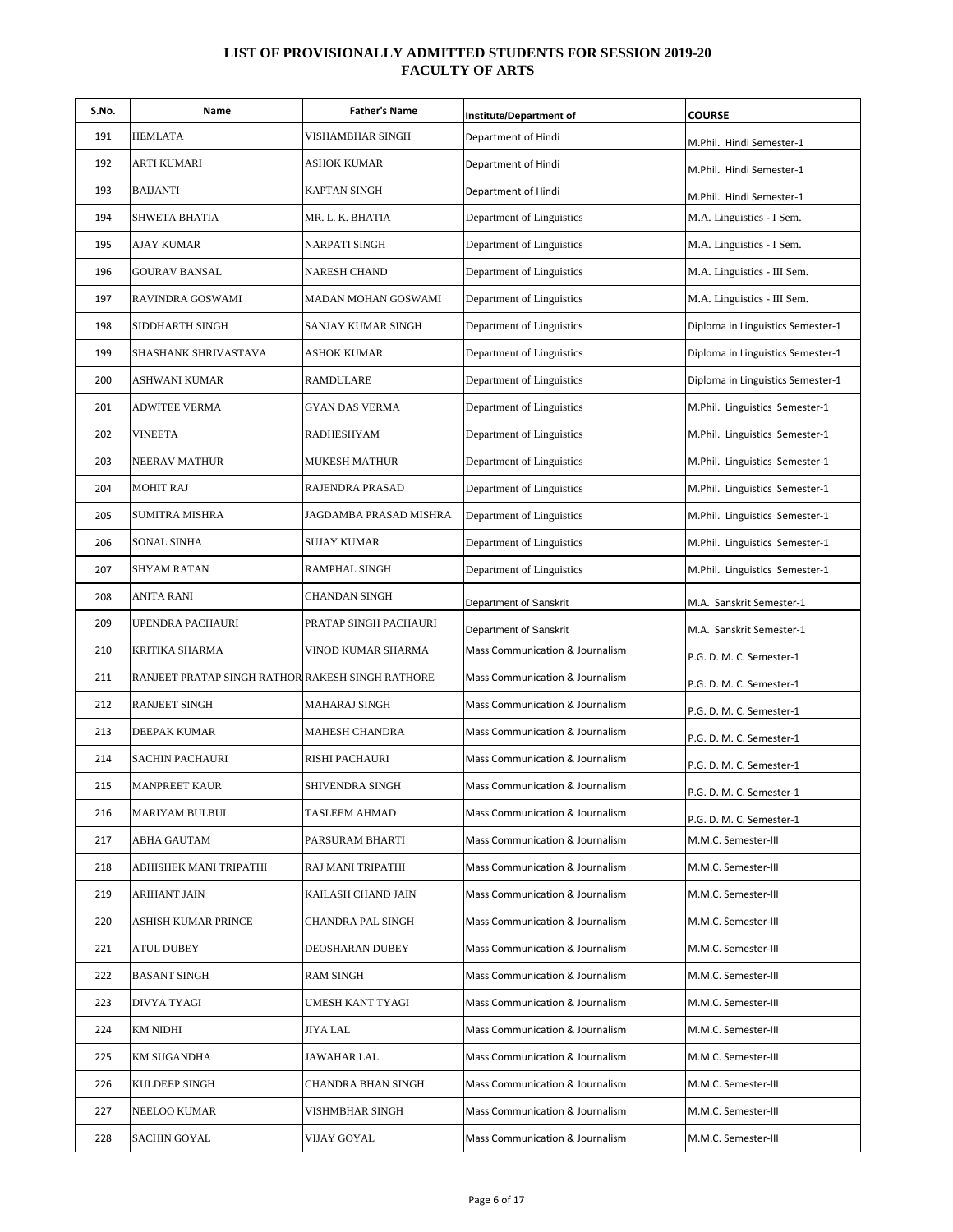| S.No. | Name                   | <b>Father's Name</b>           | Institute/Department of         | <b>COURSE</b>              |
|-------|------------------------|--------------------------------|---------------------------------|----------------------------|
| 229   | SHIVAM JAIN            | PAWAN KUMAR JAIN               | Mass Communication & Journalism | M.M.C. Semester-III        |
| 230   | VIPIN SINGH            | PREM SINGH                     | Mass Communication & Journalism | M.M.C. Semester-III        |
| 231   | AMAN SHARMA            | VIJAY KUMAR SHARMA             | Department of Sociology         | M.Phil. Sociology - I Sem. |
| 232   | DEEKSHA                | <b>SARVESH KUMAR</b>           | Department of Sociology         | M.Phil. Sociology - I Sem. |
| 233   | <b>GUNJAN SINGH</b>    | SOMVIR SINGH                   | Department of Sociology         | M.Phil. Sociology - I Sem. |
| 234   | KRATIKA SOLANKI        | RANJEET SINGH SOLANKI          | Department of Sociology         | M.Phil. Sociology - I Sem. |
| 235   | <b>LAXMI RANI</b>      | CHANDRA PAL SINGH              | Department of Sociology         | M.Phil. Sociology - I Sem. |
| 236   | <b>RUBY SINGH</b>      | RAMESH CHANDRA<br><b>SUMAN</b> | Department of Sociology         | M.Phil. Sociology - I Sem. |
| 237   | ANKITA                 | RAVI CHAUDHARY                 | Department of Sociology         | M.A. Sociology I Sem       |
| 238   | ARTI                   | <b>ISHWAR DAS</b>              | Department of Sociology         | M.A. Sociology I Sem       |
| 239   | <b>CHANCHAL</b>        | PAPPU SINGH                    | Department of Sociology         | M.A. Sociology I Sem       |
| 240   | DEEPSHIKHA             | <b>MUKESH BABU</b>             | Department of Sociology         | M.A. Sociology I Sem       |
| 241   | <b>DEEPTI</b>          | <b>KESHAV SINGH</b>            | Department of Sociology         | M.A. Sociology I Sem       |
| 242   | GARIMA KUSHWAH         | JAGDISH KUSHWAH                | Department of Sociology         | M.A. Sociology I Sem       |
| 243   | GAURAV KUMAR           | <b>HARIOM GOLA</b>             | Department of Sociology         | M.A. Sociology I Sem       |
| 244   | GUNJAN KUMARI          | <b>RAJESH KUMAR</b>            | Department of Sociology         | M.A. Sociology I Sem       |
| 245   | <b>KAVITA</b>          | RAKESH KUMAR                   | Department of Sociology         | M.A. Sociology I Sem       |
| 246   | <b>MAHENDRA PRATAP</b> | LAKSHMI NARAYAN                | Department of Sociology         | M.A. Sociology I Sem       |
| 247   | PAWAN KUMAR            | PREAM PAL SINGH                | Department of Sociology         | M.A. Sociology I Sem       |
| 248   | <b>POOJA</b>           | PRADEEP KUMAR                  | Department of Sociology         | M.A. Sociology I Sem       |
| 249   | PRIYANKA KATHERIYA     | RADHEY SHYAM KATHEIRYA         | Department of Sociology         | M.A. Sociology I Sem       |
| 250   | <b>RUKSAR BANO</b>     | CHHITARIYA KHAN                | Department of Sociology         | M.A. Sociology I Sem       |
| 251   | <b>SANDHYA</b>         | PREM SINGH                     | Department of Sociology         | M.A. Sociology I Sem       |
| 252   | SATYA VIR ISNGH        | RAJENDRA SINGH                 | Department of Sociology         | M.A. Sociology I Sem       |
| 253   | <b>SHABNAM</b>         | <b>BBU KHAN</b>                | Department of Sociology         | M.A. Sociology I Sem       |
| 254   | SHALINEE               | <b>MUKESH BABU</b>             | Department of Sociology         | M.A. Sociology I Sem       |
| 255   | <b>SHIVANI</b>         | RAJESH KUMAR                   | Department of Sociology         | M.A. Sociology I Sem       |
| 256   | SONIYA                 | LAXMAN                         | Department of Sociology         | M.A. Sociology I Sem       |
| 257   | VIKASH GUPTA           | <b>ASHOK GUPTA</b>             | Department of Sociology         | M.A. Sociology I Sem       |
| 258   | Deepti Goyal           | KalicharanGoyal                | Department of Sociology         | M.A. Sociology III Sem     |
| 259   | Shivangi Garg          | RakeshGarg                     | Department of Sociology         | M.A. Sociology III Sem     |
| 260   | Vandana                | SudhirTiwari                   | Department of Sociology         | M.A. Sociology III Sem     |
| 261   | Sandhya Kumari         | MangiLal                       | Department of Sociology         | M.A. Sociology III Sem     |
| 262   | Anshi Gupta            | MadanLal Gupta                 | Department of Sociology         | M.A. Sociology III Sem     |
| 263   | Mala Kushwaha          | Raj Kumar Kushwaha             | Department of Sociology         | M.A. Sociology III Sem     |
| 264   | Anul Kumar Gond        | Dayal Saran Gond               | Department of Sociology         | M.A. Sociology III Sem     |
| 265   | Mridul Gautam          | Mohan LalGautam                | Department of Sociology         | M.A. Sociology III Sem     |
| 266   | Ankit Gautam           | RamveerGautam                  | Department of Sociology         | M.A. Sociology III Sem     |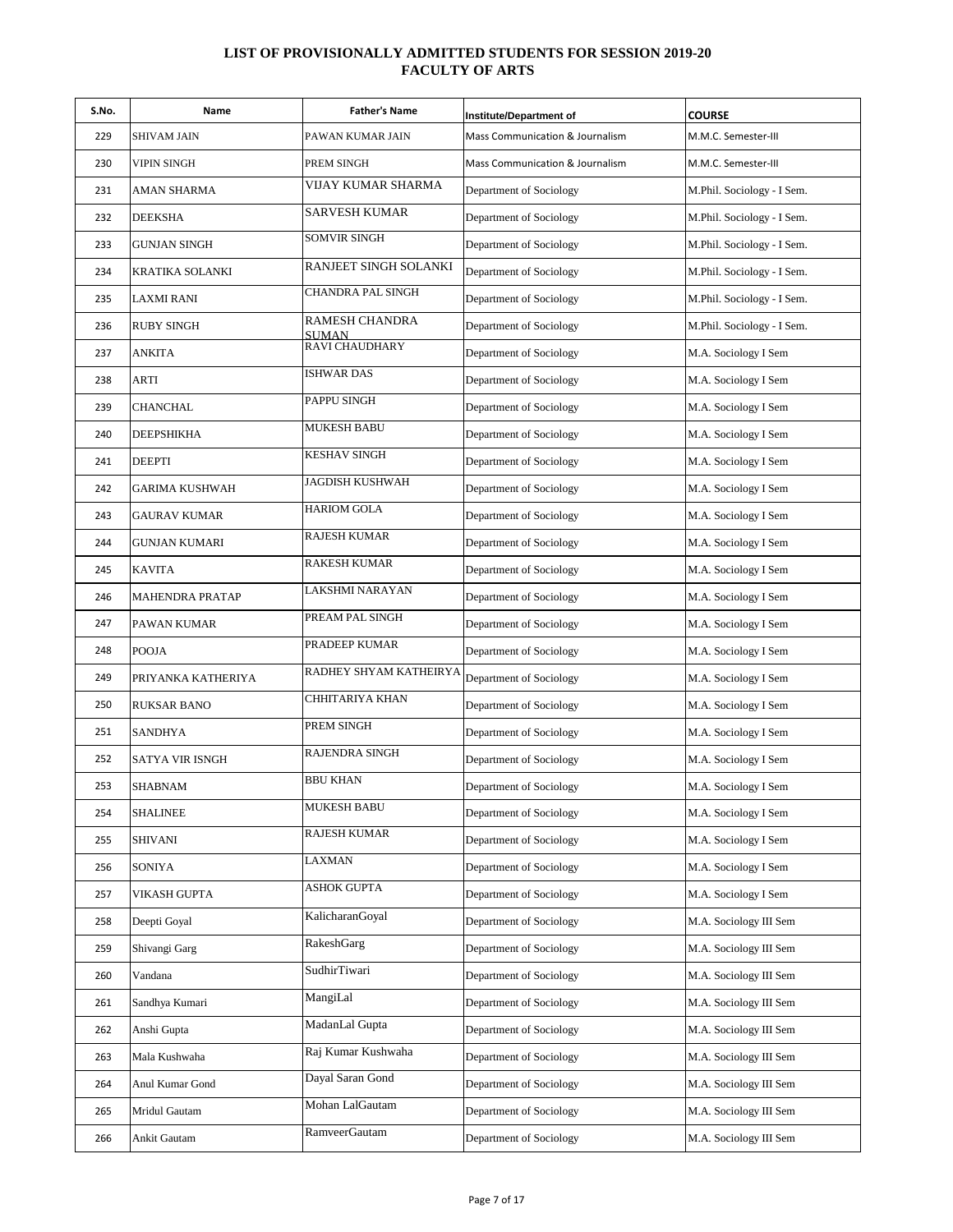| S.No. | Name                    | <b>Father's Name</b>   | Institute/Department of                 | <b>COURSE</b>              |
|-------|-------------------------|------------------------|-----------------------------------------|----------------------------|
| 267   | Shashi Sharma           | Jayanti Prasad Sharma  | Department of Sociology                 | M.A. Sociology III Sem     |
| 268   | Divya                   | Chhote Singh           | Department of Sociology                 | M.A. Sociology III Sem     |
| 269   | Pooja Jadaun            | Satish Chandra         | Department of Sociology                 | M.A. Sociology III Sem     |
| 270   | Chandni Meena           | Nanak Chand Meena      | Department of Sociology                 | M.A. Sociology III Sem     |
| 271   | Gunjan                  | Kaushal Chandra        | Department of Sociology                 | M.A. Sociology III Sem     |
| 272   | Shivalaya Pratap Singh  | <b>Tukman Singh</b>    | Department of Sociology                 | M.A. Sociology III Sem     |
| 273   | ShubhamTiwari           | DevduttTiwari          | Department of Sociology                 | M.A. Sociology III Sem     |
| 274   | Sheelesh                | JitendraKushvaha       | Department of Sociology                 | M.A. Sociology III Sem     |
| 275   | Devrishi                | <b>Boori Singh</b>     | Department of Sociology                 | M.A. Sociology III Sem     |
| 276   | <b>AMIT KUMAR</b>       | RAJKUMAR               | Institute of Tourism & Hotel Management | <b>BA VOCATIONAL I SEM</b> |
| 277   | <b>HAPPY KUMAR</b>      | KAMALJEET              | Institute of Tourism & Hotel Management | <b>BA VOCATIONAL I SEM</b> |
| 278   | <b>ANIL KUMAR</b>       | PAPPU SINGH            | Institute of Tourism & Hotel Management | BA VOCATIONAL I SEM        |
| 279   | <b>MANISH BAGHEL</b>    | SOMVEER SINGH          | Institute of Tourism & Hotel Management | BA VOCATIONAL I SEM        |
| 280   | DEEPAK KUMAR            | SATISH CHAND           | Institute of Tourism & Hotel Management | BA VOCATIONAL I SEM        |
| 281   | <b>UNNATI CHAUDHARY</b> | HARIBHAN SINGH         | Institute of Tourism & Hotel Management | BA VOCATIONAL I SEM        |
| 282   | CHANCHAL VERMA          | RAJESH KUMAR           | Institute of Tourism & Hotel Management | <b>BA VOCATIONAL I SEM</b> |
| 283   | SAURAV SAXENA           | RAJARAM BHARTI         | Institute of Tourism & Hotel Management | <b>BA VOCATIONAL I SEM</b> |
| 284   | KANA MUDGAL             | RAMNIWAS SHARMA        | Institute of Tourism & Hotel Management | <b>BA VOCATIONAL I SEM</b> |
| 285   | <b>MAMTA DIWAKAR</b>    | <b>BEERI SINGH</b>     | Institute of Tourism & Hotel Management | BA VOCATIONAL I SEM        |
| 286   | <b>HARI KISHAN</b>      | PRABHAT SINGH          | Institute of Tourism & Hotel Management | <b>BA VOCATIONAL I SEM</b> |
| 287   | SHARAD PATHAK           | SUNIL PATHAK           | Institute of Tourism & Hotel Management | BA VOCATIONAL I SEM        |
| 288   | <b>KARTIK GAUTAM</b>    | MANOJ GAUTAM           | Institute of Tourism & Hotel Management | BA VOCATIONAL I SEM        |
| 289   | REKHA CHAUDHARY         | JAGVEER SINGH          | Institute of Tourism & Hotel Management | BA VOCATIONAL I SEM        |
| 290   | PRABHAT SINGH           | <b>JAGAPAL SINGH</b>   | Institute of Tourism & Hotel Management | <b>BA VOCATIONAL I SEM</b> |
| 291   | PRIYANKA BAGHEL         | <b>BRAJRAJ BAGHEL</b>  | Institute of Tourism & Hotel Management | <b>BA VOCATIONAL I SEM</b> |
| 292   | RITIK KUMAR             | NARENDRA KUMAR         | Institute of Tourism & Hotel Management | <b>BA VOCATIONAL I SEM</b> |
| 293   | KALPANA CHAHAR          | <b>UDAYVEER CHAHAR</b> | Institute of Tourism & Hotel Management | <b>BA VOCATIONAL I SEM</b> |
| 294   | <b>RADHA</b>            | PREETAM SINGH          | Institute of Tourism & Hotel Management | <b>BA VOCATIONAL I SEM</b> |
| 295   | ANUJ YADAV              | JITENDRA YADAV         | Institute of Tourism & Hotel Management | <b>BA VOCATIONAL I SEM</b> |
| 296   | SANKETIKA GUPTA         | RAMASHANKAR GUPTA      | Institute of Tourism & Hotel Management | <b>BA VOCATIONAL I SEM</b> |
| 297   | <b>REKHA KUMARI</b>     | KRIPAL SINGH           | Institute of Tourism & Hotel Management | BA VOCATIONAL I SEM        |
| 298   | NAITIK SHARMA           | K.G.SHARMA             | Institute of Tourism & Hotel Management | BA VOCATIONAL I SEM        |
| 299   | RAUNAK GUPTA            | AKHILESH GUPTA         | Institute of Tourism & Hotel Management | BA VOCATIONAL I SEM        |
| 300   | <b>RAJUL BABU</b>       | <b>SURAJ BABU</b>      | Institute of Tourism & Hotel Management | BA VOCATIONAL I SEM        |
| 301   | ANANT JHUNJHUNWALA      | BASANT JHUNJHUNWALA    | Institute of Tourism & Hotel Management | <b>BA VOCATIONAL I SEM</b> |
| 302   | MIRZA AMAAN BAIG        | MIRZA ASAD BAIG        | Institute of Tourism & Hotel Management | BA VOCATIONAL I SEM        |
| 303   | <b>BOBBY BAGHEL</b>     | NARAYAN SINGH          | Institute of Tourism & Hotel Management | <b>BA VOCATIONAL I SEM</b> |
| 304   | <b>GAURAV KUMAR</b>     | MAHAVEER SINGH         | Institute of Tourism & Hotel Management | <b>BA VOCATIONAL I SEM</b> |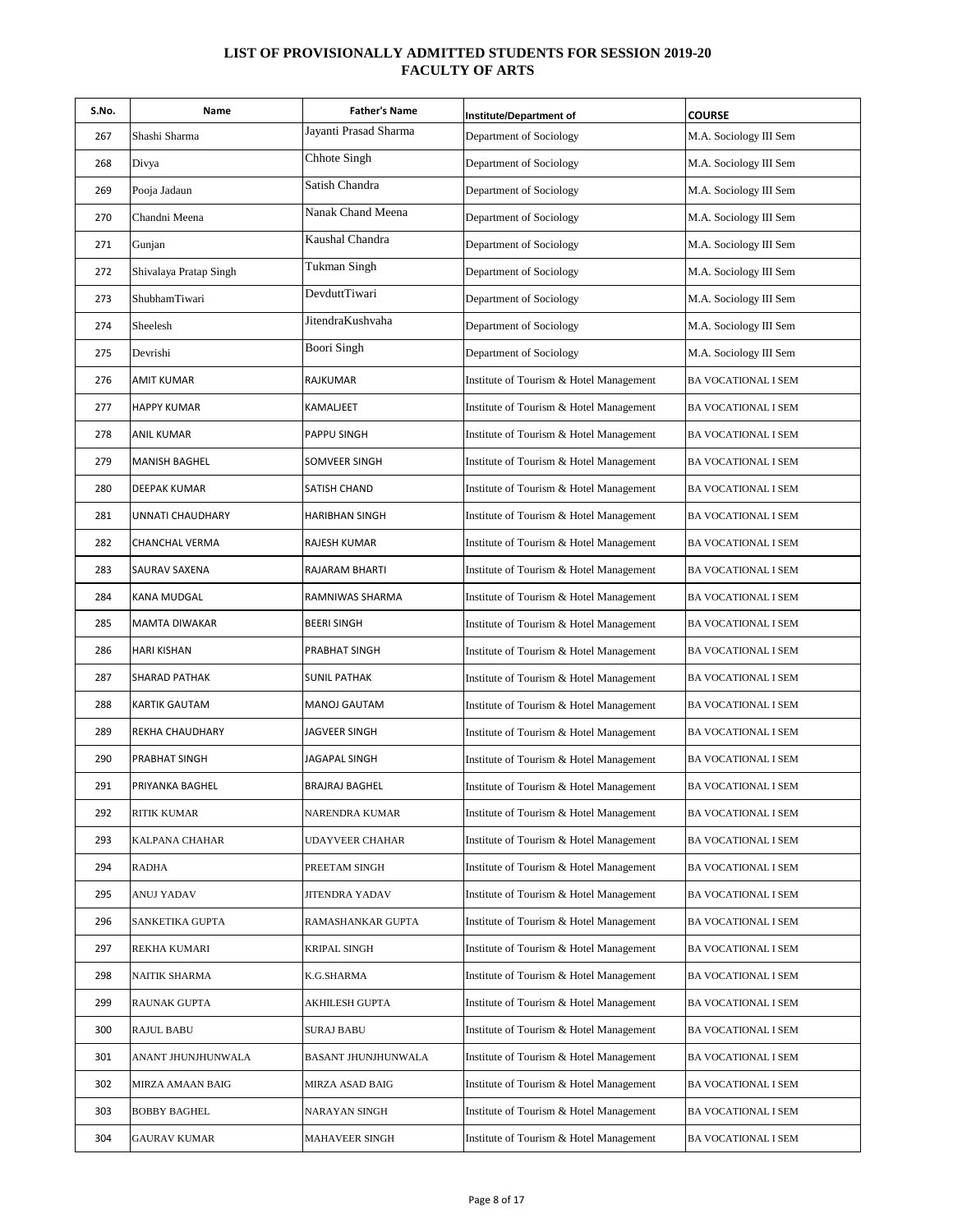| S.No. | Name                   | <b>Father's Name</b>  | Institute/Department of                 | <b>COURSE</b>              |
|-------|------------------------|-----------------------|-----------------------------------------|----------------------------|
| 305   | PRADEEP SHARMA         | MUNNALAL SHARMA       | Institute of Tourism & Hotel Management | <b>BA VOCATIONAL I SEM</b> |
| 306   | KAJAL DEVNADI          | <b>BHAGWAN DAS</b>    | Institute of Tourism & Hotel Management | BA VOCATIONAL III SEM      |
| 307   | <b>SARFARAJ KHAN</b>   | MOHD.HABIB            | Institute of Tourism & Hotel Management | BA VOCATIONAL III SEM      |
| 308   | PREETI YADAV           | RAMBABU               | Institute of Tourism & Hotel Management | BA VOCATIONAL III SEM      |
| 309   | SAURABH KUMAR          | RAMVEER SINGH         | Institute of Tourism & Hotel Management | BA VOCATIONAL III SEM      |
| 310   | ABDUL REHMAN           | ABDUL HAMEED          | Institute of Tourism & Hotel Management | BA VOCATIONAL III SEM      |
| 311   | KARISHMA SHARMA        | SANTOSH KUMAR SHARMA  | Institute of Tourism & Hotel Management | BA VOCATIONAL III SEM      |
| 312   | ARUN KUMAR             | <b>SOVRAN SINGH</b>   | Institute of Tourism & Hotel Management | <b>BA VOCATIONAL V SEM</b> |
| 313   | <b>SANA SALMANI</b>    | <b>IRFAN SALMANI</b>  | Institute of Tourism & Hotel Management | BA VOCATIONAL V SEM        |
| 314   | NIKITA SHARMA          | KAMAL SHARMA          | Institute of Tourism & Hotel Management | BA VOCATIONAL V SEM        |
| 315   | ADITYA KUMAR           | <b>SUNIL KUMAR</b>    | Institute of Tourism & Hotel Management | BA VOCATIONAL V SEM        |
| 316   | <b>SANJAY KUMAR</b>    | <b>RAJESH KUMAR</b>   | Institute of Tourism & Hotel Management | BA VOCATIONAL V SEM        |
| 317   | <b>HARENDRA TYAGI</b>  | UMAKANT TYAGI         | Institute of Tourism & Hotel Management | BA VOCATIONAL V SEM        |
| 318   | MEGHA SOLANKI          | RAMESH SOLANKI        | Institute of Tourism & Hotel Management | BA VOCATIONAL V SEM        |
| 319   | YOGESH SHARMA          | <b>CHATAN SWAROOP</b> | Institute of Tourism & Hotel Management | BA VOCATIONAL V SEM        |
| 320   | NIKITA KUMARI          | <b>MAHESH CHAND</b>   | Institute of Tourism & Hotel Management | BA VOCATIONAL V SEM        |
| 321   | <b>ADITYA</b>          | NARERNDRA BABU        | Department of Social Work               | MSW I Sem.                 |
| 322   | ADITYA PRATAP SINGH    | MAHENDRA PRATAP SINGH | Department of Social Work               | MSW I Sem.                 |
| 323   | <b>AKANKSHA</b>        | <b>MANOJ KUMAR</b>    | Department of Social Work               | MSW I Sem.                 |
| 324   | AMARDEEP VERMA         | SUBHASH CHAND VERMA   | Department of Social Work               | MSW I Sem.                 |
| 325   | AMIT KUMAR             | MR. SHANKAR LAL       | Department of Social Work               | MSW I Sem.                 |
| 326   | AMIT KUMAR MAHURA      | PURUSHOTTAM SINGH     | Department of Social Work               | MSW I Sem.                 |
| 327   | AMIT KUMAR YADAV       | <b>VIPATTI YADAV</b>  | Department of Social Work               | MSW I Sem.                 |
| 328   | ANKUSH KUSHWAH         | SAHADEV KUSHWAH       | Department of Social Work               | MSW I Sem.                 |
| 329   | ANMOL SHARMA           | VINOD KUMAR SHARMA    | Department of Social Work               | MSW I Sem.                 |
| 330   | ANUJ KUMAR GOLESH      | RAJESH KUMAR          | Department of Social Work               | MSW I Sem.                 |
| 331   | ANUJ KUMAR SINGH       | GANGARAM              | Department of Social Work               | MSW I Sem.                 |
| 332   | ASHISH BHATT           | MAYA RAM BHATT        | Department of Social Work               | MSW I Sem.                 |
| 333   | ASHISH KUMAR SINGH     | MUKESH KUMAR SINGH    | Department of Social Work               | MSW I Sem.                 |
| 334   | <b>BHUPENDRA KUMAR</b> | GHANSHYAM SINGH       | Department of Social Work               | MSW I Sem.                 |
| 335   | <b>DIVYA</b>           | DEVENDRA KUMAR        | Department of Social Work               | MSW I Sem.                 |
| 336   | Divya Rana             | Arvind Kumar          | Department of Social Work               | MSW I Sem.                 |
| 337   | <b>FARHEEN SABRI</b>   | RAIS AHMED SABRI      | Department of Social Work               | MSW I Sem.                 |
| 338   | Harvir singh           | Netrapal singh        | Department of Social Work               | MSW I Sem.                 |
| 339   | INDRA DEV KUSHAWAH     | TARACHAND KUSHAWAH    | Department of Social Work               | MSW I Sem.                 |
| 340   | JYOTI VERMA            | SHRI KRISHAN VERMA    | Department of Social Work               | MSW I Sem.                 |
| 341   | KAILASH KUMAR          | KESHAV DUTT           | Department of Social Work               | MSW I Sem.                 |
| 342   | KRISHAN KANT KUSHWAH   | KAMAL SINGH           | Department of Social Work               | MSW I Sem.                 |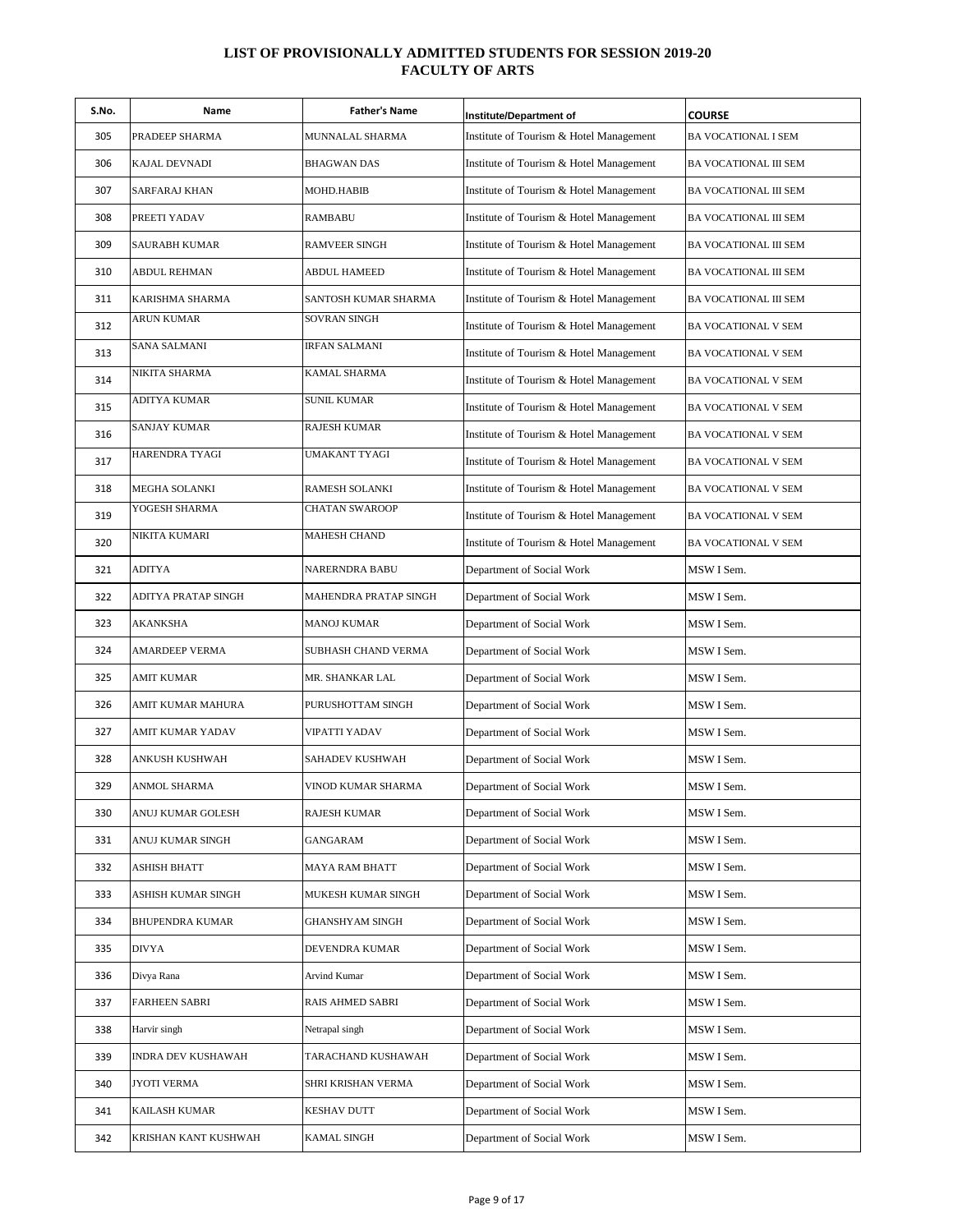| S.No. | Name                  | <b>Father's Name</b>                                | Institute/Department of   | <b>COURSE</b> |
|-------|-----------------------|-----------------------------------------------------|---------------------------|---------------|
| 343   | <b>KUNAL JARARI</b>   | SURESH CHAND JARARI                                 | Department of Social Work | MSW I Sem.    |
| 344   | LALIT SINGH CHAHAR    | RAJENDRA SINGH                                      | Department of Social Work | MSW I Sem.    |
| 345   | MANOJ KUMAR           | <b>CHARAN SINGH</b>                                 | Department of Social Work | MSW I Sem.    |
| 346   | Neha Kuimari          | Rakesh Kumar                                        | Department of Social Work | MSW I Sem.    |
| 347   | Krisahan Kant Tiwari  | Narendra kumar Tiwarui                              | Department of Social Work | MSW I Sem.    |
| 348   | <b>NUZHAT NAAZ</b>    | AZAD AHMAD KHAN                                     | Department of Social Work | MSW I Sem.    |
| 349   | PANKAJ KUMAR SINGH    | VIKRAM SINGH                                        | Department of Social Work | MSW I Sem.    |
| 350   | PARMENDRA             | RAJU MAHOR                                          | Department of Social Work | MSW I Sem.    |
| 351   | PRASHANT YADAV        | POP SINGH YADAV                                     | Department of Social Work | MSW I Sem.    |
| 352   | PRAVAL FAUZDAR        | SURENDRA PAL SINGH                                  | Department of Social Work | MSW I Sem.    |
| 353   | <b>RAHUL KUMAR</b>    | VINOD SINGH                                         | Department of Social Work | MSW I Sem.    |
| 354   | <b>RAJESH KUMAR</b>   | <b>GOPAL SINGH</b>                                  | Department of Social Work | MSW I Sem.    |
| 355   | <b>RAVINDRA SINGH</b> | BHADRAPAL SINGH                                     | Department of Social Work | MSW I Sem.    |
| 356   | SEEMA CHAUDHARY       | RAJENDRA PRASAD CHAUDHARY Department of Social Work |                           | MSW I Sem.    |
| 357   | <b>SHALINI YADAV</b>  | KASHMIR SINGH                                       | Department of Social Work | MSW I Sem.    |
| 358   | SHASHANK SHARMA       | BIRENDRA SHARMA                                     | Department of Social Work | MSW I Sem.    |
| 359   | SHIVANGI YASH         | YASH PAL SINGH                                      | Department of Social Work | MSW I Sem.    |
| 360   | <b>SHYAM SINGH</b>    | SURENDRA SINGH                                      | Department of Social Work | MSW I Sem.    |
| 361   | TANU SAXENA           | JAGDISH SAXENA                                      | Department of Social Work | MSW I Sem.    |
| 362   | TARUN KUMAR           | JANAK BABU                                          | Department of Social Work | MSW I Sem.    |
| 363   | VARNIKA SAXENA        | PRAKASH CHANDRA SAXENA                              | Department of Social Work | MSW I Sem.    |
| 364   | VISHVENDRA SINGH      | SATYAVEER SINGH                                     | Department of Social Work | MSW I Sem.    |
| 365   | YASH CHAUHAN          | PREMPAL SINGH                                       | Department of Social Work | MSW I Sem.    |
| 366   | ABHISHEK SINGH        | SANTOSH SINGH                                       | Department of Social Work | MSW III Sem.  |
| 367   | <b>BABITA KUSHWAH</b> | <b>BABU LAL KUSHWAH</b>                             | Department of Social Work | MSW III Sem.  |
| 368   | BHAVNA JHA            | KEDAR SINGH                                         | Department of Social Work | MSW III Sem.  |
| 369   | <b>DEEPIKA</b>        | <b>RAVINDRA BABU</b>                                | Department of Social Work | MSW III Sem.  |
| 370   | DEV ASHISH SHARMA     | RAKESH SHARMA                                       | Department of Social Work | MSW III Sem.  |
| 371   | DEVENDRA SINGH MADHUR | RAGHUVIR SINGH                                      | Department of Social Work | MSW III Sem.  |
| 372   | DEVVRAT SHARMA        | SHYAM BABU SHARMA                                   | Department of Social Work | MSW III Sem.  |
| 373   | <b>GAURAV KUMAR</b>   | MOHAN SINGH                                         | Department of Social Work | MSW III Sem.  |
| 374   | <b>GAUTAM KUMAR</b>   | RAVINDER KUMAR                                      | Department of Social Work | MSW III Sem.  |
| 375   | <b>HASHAIN UMEIR</b>  | SHAMIM AHMED                                        | Department of Social Work | MSW III Sem.  |
| 376   | HIMANSHU AGARWAL      | RAVI AGARWAL                                        | Department of Social Work | MSW III Sem.  |
| 377   | KM ANJALI BHADAURIYA  | SHISHUPAL SINGH<br>BHADAURIYA                       | Department of Social Work | MSW III Sem.  |
| 378   | KUMARI DEEPA          | RAM ASRE                                            | Department of Social Work | MSW III Sem.  |
| 379   | <b>MANVI KASHYAP</b>  | SHRI HARI SHANKAR KASHYAP                           | Department of Social Work | MSW III Sem.  |
| 380   | MOHD. ZAID            | VAKIL AHMED                                         | Department of Social Work | MSW III Sem.  |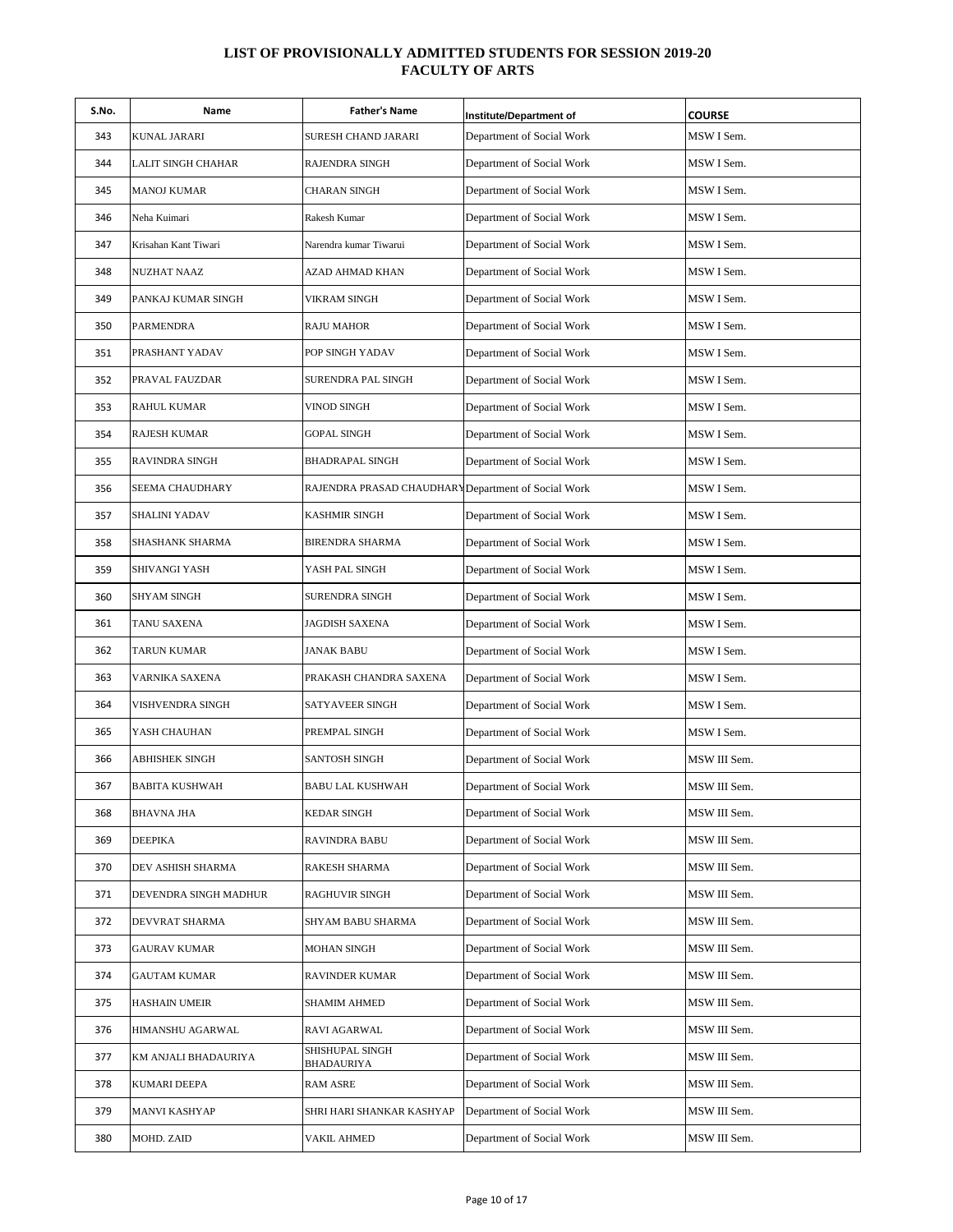| S.No. | Name                 | <b>Father's Name</b>   | <b>Institute/Department of</b>                        | <b>COURSE</b> |
|-------|----------------------|------------------------|-------------------------------------------------------|---------------|
| 381   | <b>MOHIT VERMA</b>   | <b>MANOJ VERMA</b>     | Department of Social Work                             | MSW III Sem.  |
| 382   | MONIKA SINGH         | GAJENDRA PAL SINGH     | Department of Social Work                             | MSW III Sem.  |
| 383   | NEELAM KUMARI        | NARESH KUMAR           | Department of Social Work                             | MSW III Sem.  |
| 384   | NITIN KUMAR GAUTAM   | SURESH CHANDRA GAUTAM  | Department of Social Work                             | MSW III Sem.  |
| 385   | PRAGATI              | SATISH KUMAR JHA       | Department of Social Work                             | MSW III Sem.  |
| 386   | <b>PRAKASH</b>       | INDRAPAL SINGH         | Department of Social Work                             | MSW III Sem.  |
| 387   | PRAVEEN SINGH        | GANGA SHARAN           | Department of Social Work                             | MSW III Sem.  |
| 388   | PREM SHANKAR SHARMA  | RAM CHARAN SHARMA      | Department of Social Work                             | MSW III Sem.  |
| 389   | <b>RAJNISH VERMA</b> | VEERENDRA VERMA        | Department of Social Work                             | MSW III Sem.  |
| 390   | <b>RAVI DIXIT</b>    | BALMUKUND              | Department of Social Work                             | MSW III Sem.  |
| 391   | <b>RINKU KUMAR</b>   | NANGARAM               | Department of Social Work                             | MSW III Sem.  |
| 392   | <b>RISHAV</b>        | <b>SHIV KUMAR</b>      | Department of Social Work                             | MSW III Sem.  |
| 393   | <b>ROHIT HARIT</b>   | RAJENDRA KUMAR HARIT   | Department of Social Work                             | MSW III Sem.  |
| 394   | <b>ROHIT SINGH</b>   | PRADEEP KUMAR          | Department of Social Work                             | MSW III Sem.  |
| 395   | <b>SACHIN KUMAR</b>  | HOSHIYAR SINGH         | Department of Social Work                             | MSW III Sem.  |
| 396   | SANKALP SHARMA       | KRISHAN MURARI SHARMA  | Department of Social Work                             | MSW III Sem.  |
| 397   | SHIKHA CHAUDHARY     | RASAAL SINGH           | Department of Social Work                             | MSW III Sem.  |
| 398   | SHREYA VERMA         | SUBHASH CHANDRA VERMA  | Department of Social Work                             | MSW III Sem.  |
| 399   | SHUBHAM RANA         | RAJPAL SINGH           | Department of Social Work                             | MSW III Sem.  |
| 400   | <b>SIMRAN KAUR</b>   | PARAMJEET SINGH        | Department of Social Work                             | MSW III Sem.  |
| 401   | <b>SOHAN</b>         | <b>SITARAM</b>         | Department of Social Work                             | MSW III Sem.  |
| 402   | SONALI               | SHIV PRATAP            | Department of Social Work                             | MSW III Sem.  |
| 403   | SUHEBURREHMAN        | <b>ATTAURREHMAN</b>    | Department of Social Work                             | MSW III Sem.  |
| 404   | AYUSHI JAIN          | ASUTHOS KUMAR JAIN     | Deen Dayal Upadhyay Institute of Rural<br>Development | MHRM-I SEM.   |
| 405   | DIPANSHU JAIN        | SANTOSH KUMAR JAIN     | Deen Dayal Upadhyay Institute of Rural<br>Development | MHRM-I SEM.   |
| 406   | HEMA SHARMA          | JAGDISH CHANDRA SHARMA | Deen Dayal Upadhyay Institute of Rural<br>Development | MHRM-I SEM.   |
| 407   | KANISHK SHARMA       | SUDHIR SHARMA          | Deen Dayal Upadhyay Institute of Rural<br>Development | MHRM-I SEM.   |
| 408   | LOVE KUSH TYAGI      | <b>MANGESH TYAGI</b>   | Deen Dayal Upadhyay Institute of Rural<br>Development | MHRM-I SEM.   |
| 409   | <b>RAHUL KUMAR</b>   | DEVENDRA KUMAR         | Deen Dayal Upadhyay Institute of Rural<br>Development | MHRM-I SEM.   |
| 410   | SAURABH RAWAT        | OM NARAYAN             | Deen Dayal Upadhyay Institute of Rural<br>Development | MHRM-I SEM.   |
| 411   | SHASHANK SINGH JADON | SUSHIL KUMAR SINGH     | Deen Dayal Upadhyay Institute of Rural<br>Development | MHRM-I SEM.   |
| 412   | SHOVIT JINDAL        | NARESH AGARWAL         | Deen Dayal Upadhyay Institute of Rural<br>Development | MHRM-I SEM.   |
| 413   | SIDDHARTH RAJ SHARMA | RAJEEV SHARMA          | Deen Dayal Upadhyay Institute of Rural<br>Development | MHRM-I SEM.   |
| 414   | SOHRAB ALI WARSI     | <b>SABIR ALI</b>       | Deen Dayal Upadhyay Institute of Rural<br>Development | MHRM-I SEM.   |
| 415   | VAISHALI RAJPAL      | SURESH RAJPAL          | Deen Dayal Upadhyay Institute of Rural<br>Development | MHRM-I SEM.   |
| 416   | VIMAL KUMAR SHUKLA   |                        | Deen Dayal Upadhyay Institute of Rural<br>Development | MHRM-I SEM.   |
| 417   | Ashu Deep Yadav      | Rajesh Kumar Yadav     | Deen Dayal Upadhyay Institute of Rural<br>Development | MHRM-III SEM. |
| 418   | Akashay Kumar        | Santosh Kumar          | Deen Dayal Upadhyay Institute of Rural<br>Development | MHRM-III SEM. |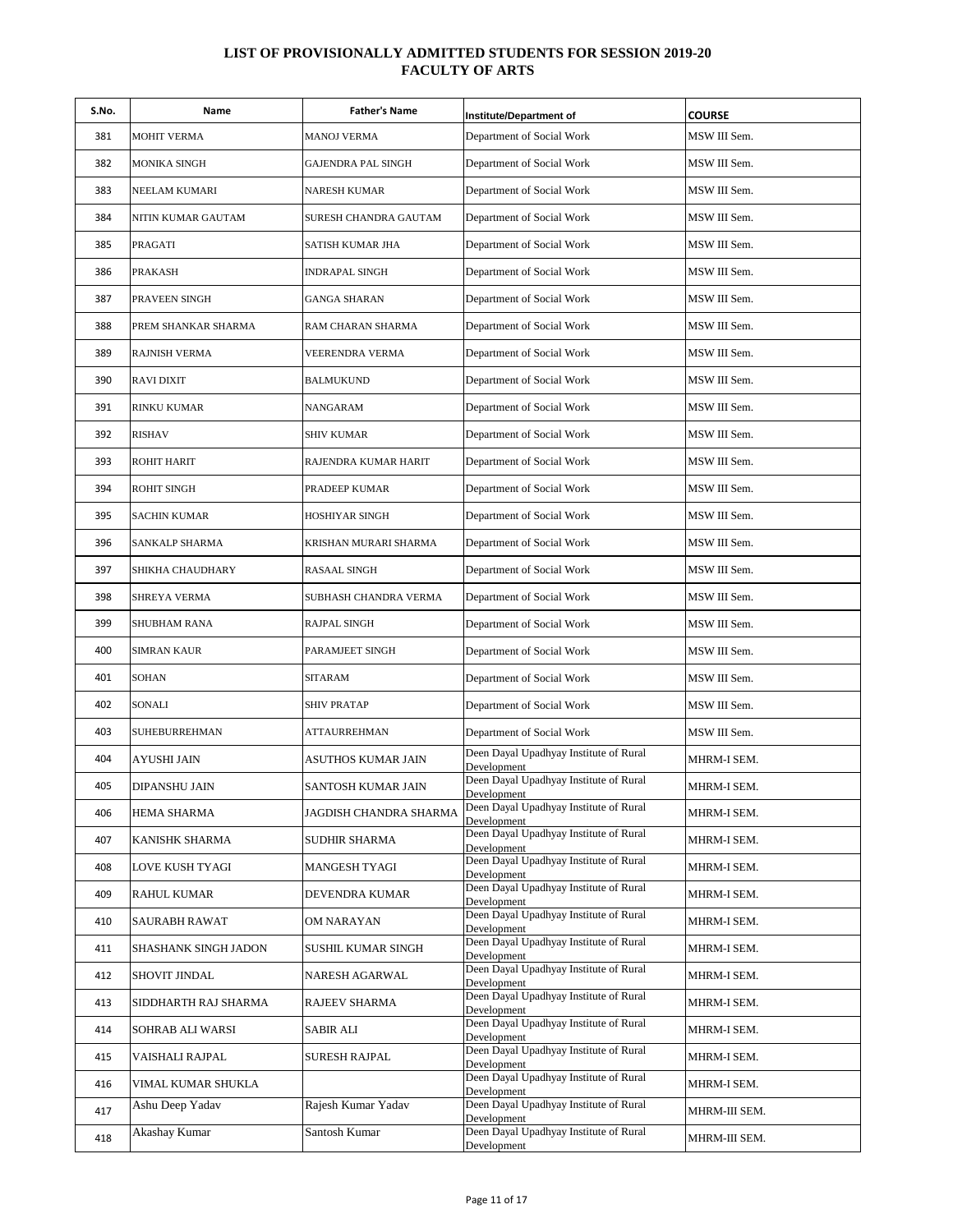| S.No. | Name                    | <b>Father's Name</b>   | Institute/Department of                               | <b>COURSE</b> |
|-------|-------------------------|------------------------|-------------------------------------------------------|---------------|
| 419   | Ankita Maurya           | Bela Devi              | Deen Dayal Upadhyay Institute of Rural<br>Development | MHRM-III SEM. |
| 420   | Chandrajeet             | Vijay Pal Singh        | Deen Dayal Upadhyay Institute of Rural<br>Development | MHRM-III SEM. |
| 421   | Gopal                   | <b>Bal Kishan</b>      | Deen Dayal Upadhyay Institute of Rural<br>Development | MHRM-III SEM. |
| 422   | Hrishikesh              | Gireesh Kumar          | Deen Dayal Upadhyay Institute of Rural<br>Development | MHRM-III SEM. |
| 423   | Kirti Gupta             | Sanjay Gupta           | Deen Dayal Upadhyay Institute of Rural<br>Development | MHRM-III SEM. |
| 424   | Lalit Kumar Singh       | Ashok Kumar Jadoun     | Deen Dayal Upadhyay Institute of Rural<br>Development | MHRM-III SEM. |
| 425   | Mohini Pachauri         | Rakesh Pachauri        | Deen Dayal Upadhyay Institute of Rural<br>Development | MHRM-III SEM. |
| 426   | Mohini Sharma           | Bheem Sen Sharma       | Deen Dayal Upadhyay Institute of Rural<br>Development | MHRM-III SEM. |
| 427   | Manvi Rana              | M.K. Rana              | Deen Dayal Upadhyay Institute of Rural<br>Development | MHRM-III SEM. |
| 428   | Nitin Kumar             | Shri Krashan           | Deen Dayal Upadhyay Institute of Rural<br>Development | MHRM-III SEM. |
| 429   | Nikita Anand            | Sunil Anand            | Deen Dayal Upadhyay Institute of Rural                | MHRM-III SEM. |
| 430   | Prerna Katyal           | Sushil Katyal          | Development<br>Deen Dayal Upadhyay Institute of Rural | MHRM-III SEM. |
| 431   | Priya Gupta             | Satya Prakash Gupta    | Development<br>Deen Dayal Upadhyay Institute of Rural | MHRM-III SEM. |
| 432   | Raghvendra Singh        | Mukesh Singh Sikarwar  | Development<br>Deen Dayal Upadhyay Institute of Rural | MHRM-III SEM. |
| 433   | Rahul Verma             | Rameshwar Dayal Verma  | Development<br>Deen Dayal Upadhyay Institute of Rural | MHRM-III SEM. |
| 434   | Tanishq Yadav           | Keshav Singh Yadav     | Development<br>Deen Dayal Upadhyay Institute of Rural | MHRM-III SEM. |
| 435   | <b>Umang Khandelwal</b> | Praveen Khandelwal     | Development<br>Deen Dayal Upadhyay Institute of Rural | MHRM-III SEM. |
| 436   | Vishwa Nidhi Yadav      | Raj Kumar Yadav        | Development<br>Deen Dayal Upadhyay Institute of Rural | MHRM-III SEM. |
| 437   | Preti Yadav             | Radheyshyam Yadav      | Development<br>Deen Dayal Upadhyay Institute of Rural | MHRM-III SEM. |
| 438   | AKASH GUPTA             | <b>AJAY KUMAR</b>      | Development<br>Deen Dayal Upadhyay Institute of Rural | PGDDM I Sem.  |
| 439   | ASHWNI PACHORI          | SANTOSH PACHORI        | Development<br>Deen Dayal Upadhyay Institute of Rural | PGDDM I Sem.  |
| 440   | <b>BAIBHAV RAJ</b>      | RAM BHADUR KULSHRESHTA | Development<br>Deen Dayal Upadhyay Institute of Rural | PGDDM I Sem.  |
| 441   | CHANCHAL                | DINESH KUMAR           | Development<br>Deen Dayal Upadhyay Institute of Rural | PGDDM I Sem.  |
| 442   |                         | <b>BANVARI LAL</b>     | Development<br>Deen Dayal Upadhyay Institute of Rural | PGDDM I Sem.  |
|       | <b>CHANDRA DEEP</b>     |                        | Development<br>Deen Dayal Upadhyay Institute of Rural |               |
| 443   | CHANDRESH KUMAR KAUSHIK | SURESH CHANDRA SHARMA  | Development<br>Deen Dayal Upadhyay Institute of Rural | PGDDM I Sem.  |
| 444   | DEEPA JADON             | AJAY RAJ SINGH JADON   | Development<br>Deen Dayal Upadhyay Institute of Rural | PGDDM I Sem.  |
| 445   | <b>DURVESH KUMAR</b>    | <b>SHYO PRASAD</b>     | Development<br>Deen Dayal Upadhyay Institute of Rural | PGDDM I Sem.  |
| 446   | <b>DUSHYANT SINGH</b>   | VEER SINGH RATHOR      | Development<br>Deen Dayal Upadhyay Institute of Rural | PGDDM I Sem.  |
| 447   | <b>GAURAV VERMA</b>     | RAMESH CHANDRA JOHARI  | Development<br>Deen Dayal Upadhyay Institute of Rural | PGDDM I Sem.  |
| 448   | <b>KALPNA SINGH</b>     | SURENDRA SINGH         | Development<br>Deen Dayal Upadhyay Institute of Rural | PGDDM I Sem.  |
| 449   | KANISHKA KUMAR RAJPUT   | KRISHAN KUMAR RAJPUT   | Development<br>Deen Dayal Upadhyay Institute of Rural | PGDDM I Sem.  |
| 450   | <b>MADAN KUMAR</b>      | BEDI RAM               | Development<br>Deen Dayal Upadhyay Institute of Rural | PGDDM I Sem.  |
| 451   | MOHAMMAD GANNI KHAN     | HAMIDA KHAN            | Development<br>Deen Dayal Upadhyay Institute of Rural | PGDDM I Sem.  |
| 452   | NAVNEET SARASWAT        | KESHAV SARASWAT        | Development<br>Deen Dayal Upadhyay Institute of Rural | PGDDM I Sem.  |
| 453   | PUSHPENDRA SINGH        | RAGHURAJ SINGH         | Development                                           | PGDDM I Sem.  |
| 454   | RATNESH KUMAR GUPTA     | KANCHI LAL GUPTA       | Deen Dayal Upadhyay Institute of Rural<br>Development | PGDDM I Sem.  |
| 455   | <b>SAVITA RATHOR</b>    | <b>BEDI RAM RATHOR</b> | Deen Dayal Upadhyay Institute of Rural<br>Development | PGDDM I Sem.  |
| 456   | SHWTA GAUR              | <b>SURESH CHANDRA</b>  | Deen Dayal Upadhyay Institute of Rural<br>Development | PGDDM I Sem.  |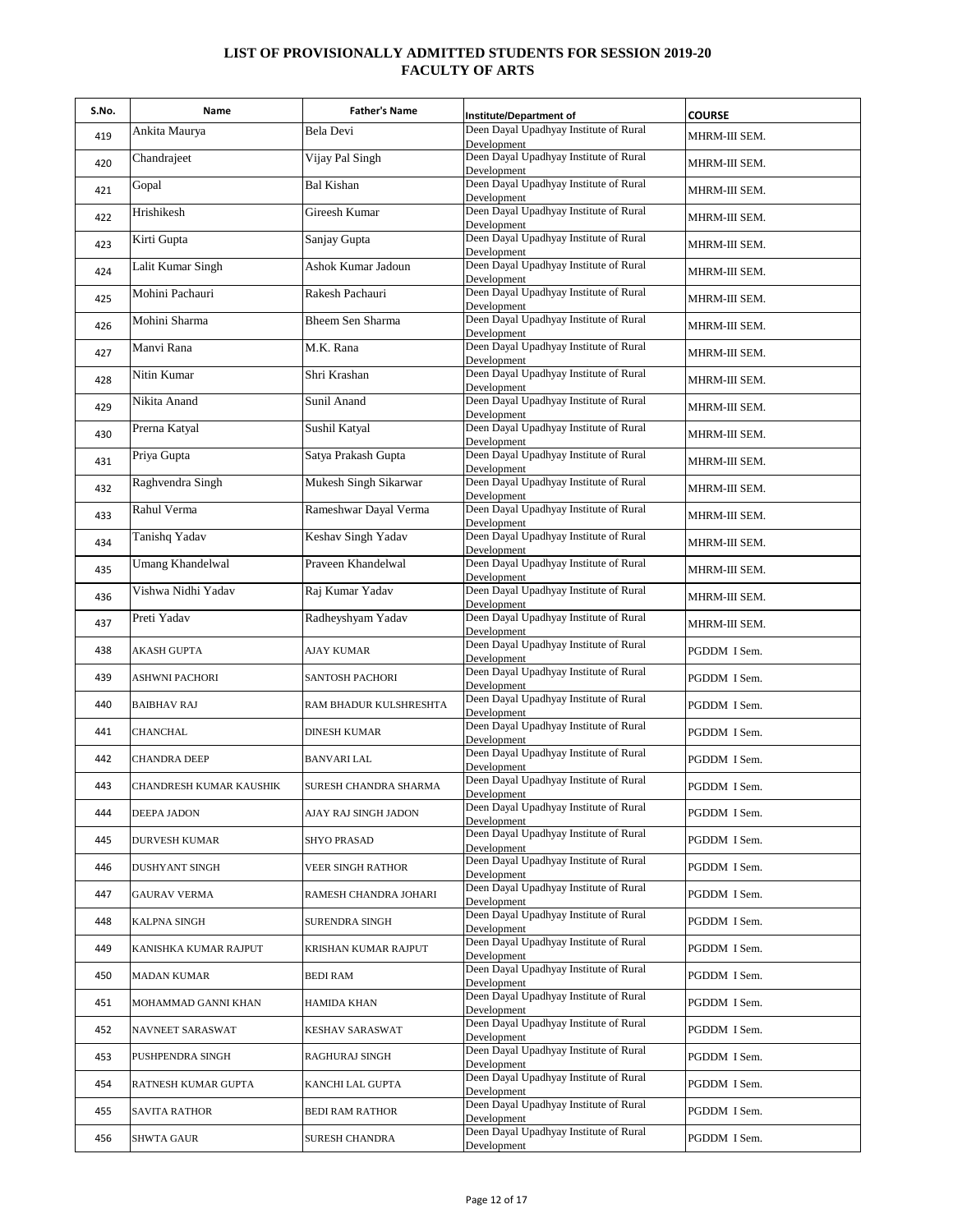| S.No. | Name                    | <b>Father's Name</b>       | Institute/Department of                               | <b>COURSE</b>               |
|-------|-------------------------|----------------------------|-------------------------------------------------------|-----------------------------|
| 457   | SWATI KAUSHIK           | VINOD KUMAR SHARMA         | Deen Dayal Upadhyay Institute of Rural<br>Development | PGDDM I Sem.                |
| 458   | VIKAS PRATAP SINGH      | SHRI YASH PAL SINGH        | Deen Dayal Upadhyay Institute of Rural<br>Development | PGDDM I Sem.                |
| 459   | VINEET KUMAR            | <b>RAMVEER SINGH</b>       | Deen Dayal Upadhyay Institute of Rural<br>Development | PGDDM I Sem.                |
| 460   | VINESH KANTURA          | MATWAR SINGH KANTURA       | Deen Dayal Upadhyay Institute of Rural<br>Development | PGDDM I Sem.                |
| 461   | <b>AARTI VERMA</b>      | SHYAM SINGH VERMA          | Deen Dayal Upadhyay Institute of Rural<br>Development | PGD CSR - I Sem.            |
| 462   | ARUN KUMAR JAISWAL      | JAGDISH PRASAD JAISWAL     | Deen Dayal Upadhyay Institute of Rural<br>Development | PGD CSR - I Sem.            |
| 463   | DEEPAK BHARADWAJ        | SHRI MEGH SHYMA            | Deen Dayal Upadhyay Institute of Rural<br>Development | PGD CSR - I Sem.            |
| 464   | <b>DILEEP KUMAR</b>     | AMAR SINGH                 | Deen Dayal Upadhyay Institute of Rural<br>Development | PGD CSR - I Sem.            |
| 465   | MOHD. SOHAIL            | MOHD. TAHIR                | Deen Dayal Upadhyay Institute of Rural<br>Development | PGD CSR - I Sem.            |
| 466   | NANDINI SINGH           | DR. RAM SINGH              | Deen Dayal Upadhyay Institute of Rural<br>Development | PGD CSR - I Sem.            |
| 467   | PAYAL SINGHAL           | BRIJESH KUMAR AGARWAL      | Deen Dayal Upadhyay Institute of Rural<br>Development | PGD CSR - I Sem.            |
| 468   | RAHUL YADAV             | RAJENDRA SINGH YADAV       | Deen Dayal Upadhyay Institute of Rural<br>Development | PGD CSR - I Sem.            |
| 469   | RISHABH GARG            | <b>MAHAVIR PRASAD GARG</b> | Deen Dayal Upadhyay Institute of Rural<br>Development | PGD CSR - I Sem.            |
| 470   | SONU KUMAR              | <b>SATYVIR SINGH</b>       | Deen Dayal Upadhyay Institute of Rural<br>Development | PGD CSR - I Sem.            |
| 471   | <b>SUKHDEV KUMAR</b>    | <b>RAM PRATAP SINGH</b>    | Deen Dayal Upadhyay Institute of Rural<br>Development | PGD CSR - I Sem.            |
| 472   | <b>ADESH KUMAR</b>      | <b>RAM SHANKAR</b>         | Deptt. of History & Culture                           | M.PHIL (HISTORY)-I Sem      |
| 473   | <b>DINESH KUMAR</b>     | CHANDRA PRAKASH            | Deptt. of History & Culture                           | M.PHIL (HISTORY)-I Sem      |
| 474   | <b>JYOTI SHRI</b>       | MADHU MANGAL GOSWAMI       | Deptt. of History & Culture                           | M.PHIL (HISTORY)-I Sem      |
| 475   | PINKY PRAJAPATI         | TEJ SINGH PRAJAPATI        | Deptt. of History & Culture                           | M.PHIL (HISTORY)-I Sem      |
| 476   | POOJA PORAS             | AJAY KUMAR                 | Deptt. of History & Culture                           | M.PHIL (HISTORY)-I Sem      |
| 477   | POORVA DIXIT            | ASHOK KUMAR DIXIT          | Deptt. of History & Culture                           | M.PHIL (HISTORY)-I Sem      |
| 478   | SATENDRA KUMAR          | <b>MAHARAJ SINGH</b>       | Deptt. of History & Culture                           | M.PHIL (HISTORY)-I Sem      |
| 479   | SOHAM SINGH             | <b>MADAN MOHAN SINGH</b>   | Deptt. of History & Culture                           | M.PHIL (HISTORY)-I Sem      |
| 480   | <b>VANDANA TRIPATHI</b> | JAI PRAKASH TRIPATHI       | Deptt. of History & Culture                           | M.PHIL (HISTORY)-I Sem      |
| 481   | ANSHIKA AGARWAL         | RAM GOPAL AGARWAL          | Deptt. of History & Culture                           | M.A. (HISTORY) I SEMESTER   |
| 482   | <b>AYUSH PANDEY</b>     | SHILENDRA KUMAR SHARMA     | Deptt. of History & Culture                           | M.A. (HISTORY) I SEMESTER   |
| 483   | <b>GITAM SINGH</b>      | PURUSOTAM SINGH            | Deptt. of History & Culture                           | M.A. (HISTORY) I SEMESTER   |
| 484   | <b>HARSHIT MITTAL</b>   | RAKESH MITTAL              | Deptt. of History & Culture                           | M.A. (HISTORY) I SEMESTER   |
| 485   | KAJAL SINGH             | DALVEER SINGH              | Deptt. of History & Culture                           | M.A. (HISTORY) I SEMESTER   |
| 486   | KM. ANAMIKA BHARDWAJ    | MANOJ BHARDWAJ             | Deptt. of History & Culture                           | M.A. (HISTORY) I SEMESTER   |
| 487   | KM. POONAM              | <b>RAM SAHAY</b>           | Deptt. of History & Culture                           | M.A. (HISTORY) I SEMESTER   |
| 488   | KONIKA SINGH            | <b>SURESH BABU</b>         | Deptt. of History & Culture                           | M.A. (HISTORY) I SEMESTER   |
| 489   | <b>MANISH YADAV</b>     | C.P. YADAV                 | Deptt. of History & Culture                           | M.A. (HISTORY) I SEMESTER   |
| 490   | PREM SINGH RANA         | VEERI SINGH RANA           | Deptt. of History & Culture                           | M.A. (HISTORY) I SEMESTER   |
| 491   | <b>VINEET KUMAR</b>     | NETRA PAL SHARMA           | Deptt. of History & Culture                           | M.A. (HISTORY) I SEMESTER   |
| 492   | AISHWARYA CHAUDHARY     | SOMESH VERMA               | Deptt. of History & Culture                           | M.A. (HISTORY) III SEMESTER |
| 493   | AMRATANSHU SHAKYA       | AMOGH BABU                 | Deptt. of History & Culture                           | M.A. (HISTORY) III SEMESTER |
| 494   | ANJALI SINGH RATHORE    | R.L.S. RATHORE             | Deptt. of History & Culture                           | M.A. (HISTORY) III SEMESTER |
| 495   | ARTI MISHRA             | ANIL KUMAR MISHRA          | Deptt. of History & Culture                           | M.A. (HISTORY) III SEMESTER |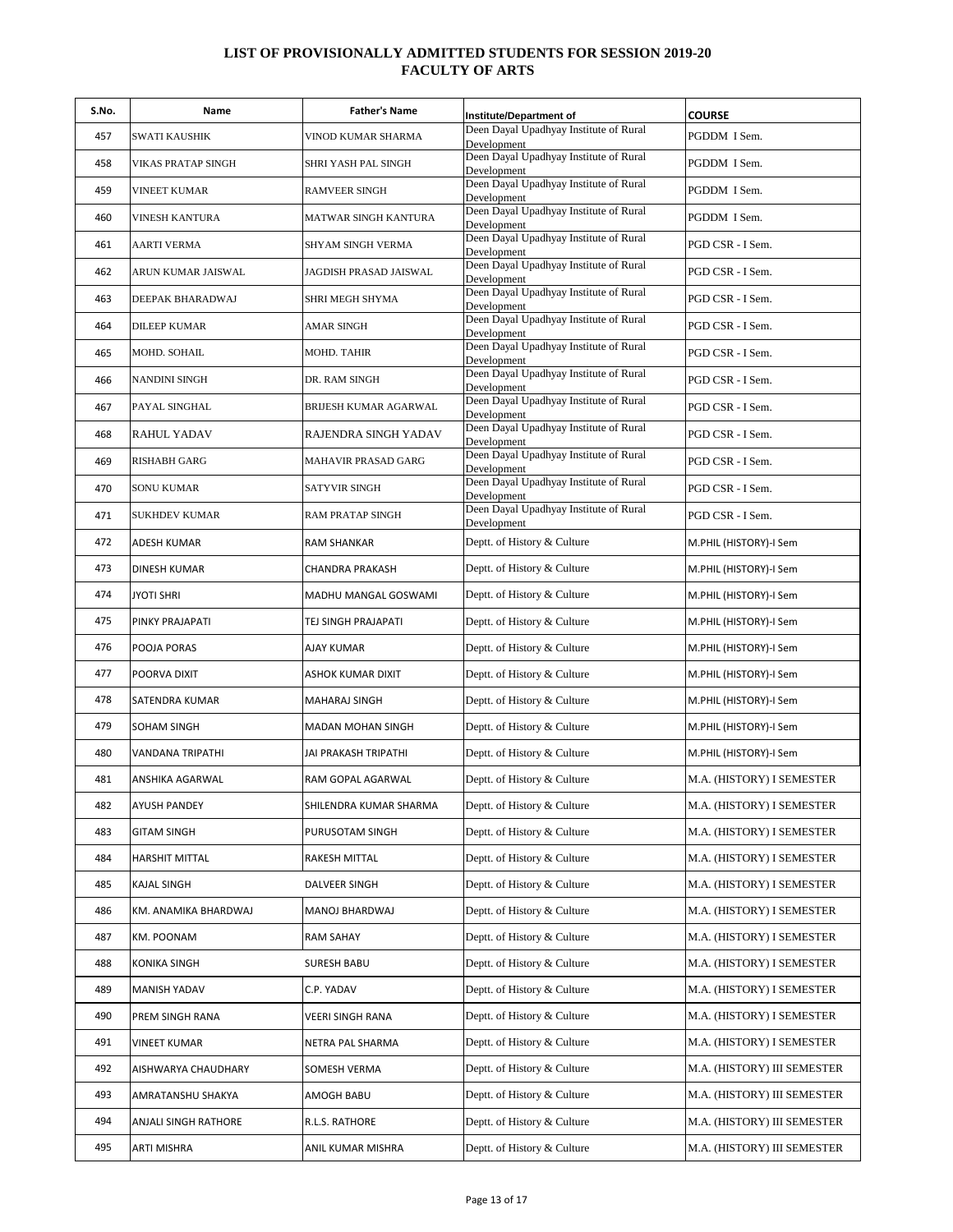| S.No. | Name                   | <b>Father's Name</b>           | Institute/Department of             | <b>COURSE</b>               |
|-------|------------------------|--------------------------------|-------------------------------------|-----------------------------|
| 496   | KM. AYUSHI RATHAUR     | RAJESH SINGH                   | Deptt. of History & Culture         | M.A. (HISTORY) III SEMESTER |
| 497   | PRAVENDRA KUMAR        | RAJVEER SINGH                  | Deptt. of History & Culture         | M.A. (HISTORY) III SEMESTER |
| 498   | SHIVANI RATHORE        | KRISHNA RATHORE                | Deptt. of History & Culture         | M.A. (HISTORY) III SEMESTER |
| 499   | <b>VIVEK PACHOURI</b>  | UMA SHANKAR PACHOURI           | Deptt. of History & Culture         | M.A. (HISTORY) III SEMESTER |
| 500   | AMRTA SINGH            | HARISH CHANDRA SINGH           | Deptt. of History & Culture         | Ph.D. History               |
| 501   | ASHOK KUMAR CHAURASIYA | BHAGWATI PRASAD<br>CHALIRASIVA | Deptt. of History & Culture         | Ph.D. History               |
| 502   | <b>BHARAT SINGH</b>    | MOTILAL                        | Deptt. of History & Culture         | Ph.D. History               |
| 503   | <b>GAURAV SINGHAL</b>  | RAVI KUMAR SINGHAL             | Deptt. of History & Culture         | Ph.D. History               |
| 504   | GOPAL MISHRA           | ANIL MISHRA                    | Deptt. of History & Culture         | Ph.D. History               |
| 505   | <b>INDRA</b>           | MOHD AHMAD                     | Deptt. of History & Culture         | Ph.D. History               |
| 506   | <b>KAPIL DEV</b>       | MOHAN SHYAM SHARMA             | Deptt. of History & Culture         | Ph.D. History               |
| 507   | LALIT KUMAR            | RAMESH CHANDRA                 | Deptt. of History & Culture         | Ph.D. History               |
| 508   | PRATIMA                | JAGPAL SINGH YADAV             | Deptt. of History & Culture         | Ph.D. History               |
| 509   | RAM NARESH SINGH       | SHOBHA RAM                     | Deptt. of History & Culture         | Ph.D. History               |
| 510   | RAVI RAJ SINGH         | RAMESH CHANDRA                 | Deptt. of History & Culture         | Ph.D. History               |
| 511   | SANTOSH KUMAR YADAV    | <b>BALI KARAN YADAV</b>        | Deptt. of History & Culture         | Ph.D. History               |
| 512   | SHILENDRA KUMAR        | RAM BABU OJHA                  | Deptt. of History & Culture         | Ph.D. History               |
| 513   | YOGENDRA PRASAD        | HARI PRASAD                    | Deptt. of History & Culture         | Ph.D. History               |
| 514   | ARUN PARASHAR          | OM PRAKASH                     | Deptt. of Library & Information Sc. | B.Lib. I.Sc. I Sem          |
| 515   | LALITA                 | RAMVEER SINGH                  | Deptt. of Library & Information Sc. | B.Lib. I.Sc. I Sem          |
| 516   | ANKUSH GAUTAM          | DHARM DEV GAUTAM               | Deptt. of Library & Information Sc. | B.Lib. I.Sc. I Sem          |
| 517   | <b>HEMA</b>            | MANOHAR SINGH                  | Deptt. of Library & Information Sc. | B.Lib. I.Sc. I Sem          |
| 518   | <b>KAMINI SHARMA</b>   | BRAHMESH SHARMA                | Deptt. of Library & Information Sc. | B.Lib. I.Sc. I Sem          |
| 519   | SHYAM SINGH            | R SINGH                        | Deptt. of Library & Information Sc. | B.Lib. I.Sc. I Sem          |
| 520   | NEERAJ TIWARI          | JANKI PRASAD TIWARI            | Deptt. of Library & Information Sc. | B.Lib. I.Sc. I Sem          |
| 521   | <b>GAURAV SHARMA</b>   | HARIOM SHARMA                  | Deptt. of Library & Information Sc. | B.Lib. I.Sc. I Sem          |
| 522   | ANJU                   | ANIL KUMAR                     | Deptt. of Library & Information Sc. | B.Lib. I.Sc. I Sem          |
| 523   | MADHURI SHARMA         | RAJVIR SHARMA                  | Deptt. of Library & Information Sc. | B.Lib. I.Sc. I Sem          |
| 524   | ABHISHEK KUMAR RAGHAV  | SHIV RAJ SINGH                 | Deptt. of Library & Information Sc. | B.Lib. I.Sc. I Sem          |
| 525   | POOJA GUPTA            | RAMVILASH GUPTA                | Deptt. of Library & Information Sc. | B.Lib. I.Sc. I Sem          |
| 526   | SAROJ SINGH            | SAUDAN SINGH                   | Deptt. of Library & Information Sc. | B.Lib. I.Sc. I Sem          |
| 527   | <b>RUCHI VERMA</b>     | SURESH CHAND VERMA             | Deptt. of Library & Information Sc. | B.Lib. I.Sc. I Sem          |
| 528   | DIMPAL SONI            | UMA SHANKAR SONI               | Deptt. of Library & Information Sc. | B.Lib. I.Sc. I Sem          |
| 529   | RAVI KUMAR             | RAJ VEER SINGH                 | Deptt. of Library & Information Sc. | B.Lib. I.Sc. I Sem          |
| 530   | DIMPAL KUMARI          | RAM PRAKASH                    | Deptt. of Library & Information Sc. | B.Lib. I.Sc. I Sem          |
| 531   | RAMA SHANKAR           | KISHAN LAL                     | Deptt. of Library & Information Sc. | B.Lib. I.Sc. I Sem          |
| 532   | KM. ASHA               | SANTOSH KUMAR                  | Deptt. of Library & Information Sc. | B.Lib. I.Sc. I Sem          |
| 533   | NEHA SOLANKI           | RAM PRAKASH SOLANKI            | Deptt. of Library & Information Sc. | B.Lib. I.Sc. I Sem          |
| 534   | <b>KARAN JAIN</b>      | SANJAY KUMAR JAIN              | Deptt. of Library & Information Sc. | B.Lib. I.Sc. I Sem          |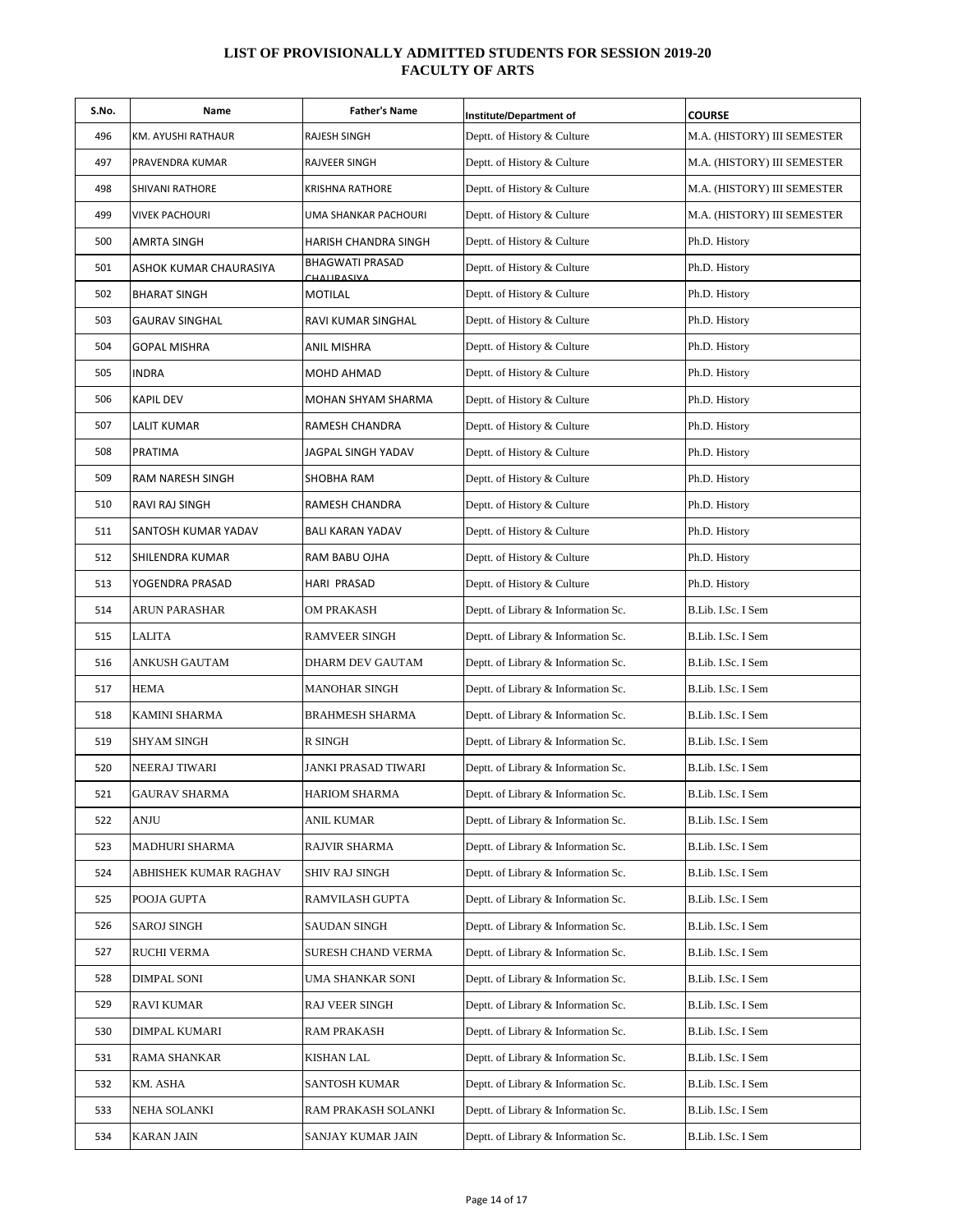| S.No. | Name                  | <b>Father's Name</b>       | Institute/Department of             | <b>COURSE</b>      |
|-------|-----------------------|----------------------------|-------------------------------------|--------------------|
| 535   | SUNIL CHATURVEDI      | KRISHNA KANT<br>CHATURVEDI | Deptt. of Library & Information Sc. | B.Lib. I.Sc. I Sem |
| 536   | BHUVANESH KUMAR       | <b>RAMVEER SINGH</b>       | Deptt. of Library & Information Sc. | M.Lib. I.Sc. I Sem |
| 537   | HIBA NAZ              | MOHD. AKRAM                | Deptt. of Library & Information Sc. | M.Lib. I.Sc. I Sem |
| 538   | NUTAN UPADHYAY        | CHANDRA PRAKASH<br>SHARMA  | Deptt. of Library & Information Sc. | M.Lib. I.Sc. I Sem |
| 539   | VAISHALI SHARMA       | RAVINDRA KUMAR SHARMA      | Deptt. of Library & Information Sc. | M.Lib. I.Sc. I Sem |
| 540   | <b>MANJEETA</b>       | HOTI LAL                   | Deptt. of Library & Information Sc. | M.Lib. I.Sc. I Sem |
| 541   | <b>RENU RANI</b>      | NETRA PAL SINGH            | Deptt. of Library & Information Sc. | M.Lib. I.Sc. I Sem |
| 542   | <b>SHAGUN</b>         | SHIV SEVAK                 | Deptt. of Library & Information Sc. | M.Lib. I.Sc. I Sem |
| 543   | <b>GITA</b>           | <b>SUSHIL SHUKLA</b>       | Deptt. of Library & Information Sc. | M.Lib. I.Sc. I Sem |
| 544   | <b>SUMITA THAPA</b>   | PADAM BHADUR THAPA         | Deptt. of Library & Information Sc. | M.Lib. I.Sc. I Sem |
| 545   | ABHA SINGH            | AADATI SINGH               | Deptt. of Library & Information Sc. | M.Lib. I.Sc. I Sem |
| 546   | NEHA SHARMA           | REM SEVAK SHARMA           | Deptt. of Library & Information Sc. | M.Lib. I.Sc. I Sem |
| 547   | DEEN DAYAL            | RAMSWAROOP BAGHEL          | Deptt. of Library & Information Sc. | M.Lib. I.Sc. I Sem |
| 548   | PREKSHA SINGH         | J.P. SINGH                 | Deptt. of Library & Information Sc. | M.Lib. I.Sc. I Sem |
| 549   | <b>RIYA SINGH</b>     | NARENDRA SINGH             | Deptt. of Library & Information Sc. | M.Lib. I.Sc. I Sem |
| 550   | <b>DEEKSHA SENGAR</b> | NIRDOSH SINGH SENGAR       | Deptt. of Library & Information Sc. | M.Lib. I.Sc. I Sem |
| 551   | <b>USHA</b>           | CHANDRA PRAKASH            | Deptt. of Library & Information Sc. | M.Lib. I.Sc. I Sem |
| 552   | PARUL                 | SARMAN LAL                 | Deptt. of Library & Information Sc. | M.Lib. I.Sc. I Sem |
| 553   | <b>SANJAY SINGH</b>   | KHEM CHAND                 | Deptt. of Library & Information Sc. | M.Lib. I.Sc. I Sem |
| 554   | MANISH KUMAR SINGH    | RAKESH KUMAR SINGH         | Deptt. of Library & Information Sc. | M.Lib. I.Sc. I Sem |
| 555   | VINAY PRAKASH         | VED PRAKASH                | Deptt. of Library & Information Sc. | M.Lib. I.Sc. I Sem |
| 556   | <b>SHAILZA</b>        | AJAY PAL SINGH             | Deptt. of Library & Information Sc. | M.Lib. I.Sc. I Sem |
| 557   | ABDUL HASAN           | KALLU KHAN                 | Department of Physical Education    | B.P.Ed. III SEM    |
| 558   | AJIT SINGH RAWAT      | <b>BHAGAT SINGH RAWAT</b>  | Department of Physical Education    | B.P.Ed. III SEM    |
| 559   | ANKIT                 | SUSHIL KUMAR               | Department of Physical Education    | B.P.Ed. III SEM    |
| 560   | ANIL BABU             | JAY KISHAN                 | Department of Physical Education    | B.P.Ed. III SEM    |
| 561   | <b>DINESH KUMAR</b>   | PRAMESH KUMAR              | Department of Physical Education    | B.P.Ed. III SEM    |
| 562   | DEVASHISH RAJAURIYA   | KISHORE RAJAURIYA          | Department of Physical Education    | B.P.Ed. III SEM    |
| 563   | DEVENDRA SINGH        | SHYAM SINGH                | Department of Physical Education    | B.P.Ed. III SEM    |
| 564   | <b>DIVYA PARIHAR</b>  | DEVENDRA SINGH PARIHAR     | Department of Physical Education    | B.P.Ed. III SEM    |
| 565   | <b>GAURAV KUMAR</b>   | KRAPA RAM                  | Department of Physical Education    | B.P.Ed. III SEM    |
| 566   | <b>HIMANSHU GUPTA</b> | DINESH CHAND GUPTA         | Department of Physical Education    | B.P.Ed. III SEM    |
| 567   | <b>JOSEPH PERCY</b>   | PERCY JOHN                 | Department of Physical Education    | B.P.Ed. III SEM    |
| 568   | <b>BHARTI MISHRA</b>  | RAJENDRA KUMAR MISHRA      | Department of Physical Education    | B.P.Ed. III SEM    |
| 569   | BHAVANA YADAV         | JAGDEESH YADAV             | Department of Physical Education    | B.P.Ed. III SEM    |
| 570   | <b>DURGA</b>          | <b>MAHAVIR SINGH</b>       | Department of Physical Education    | B.P.Ed. III SEM    |
| 571   | KAMINI VERMA          | RAJENDRA VERMA             | Department of Physical Education    | B.P.Ed. III SEM    |
| 572   | NEELAM YADAV          | DESHRAJ SINGH YADAV        | Department of Physical Education    | B.P.Ed. III SEM    |
| 573   | PAVIL                 | <b>RAKESH SINGH</b>        | Department of Physical Education    | B.P.Ed. III SEM    |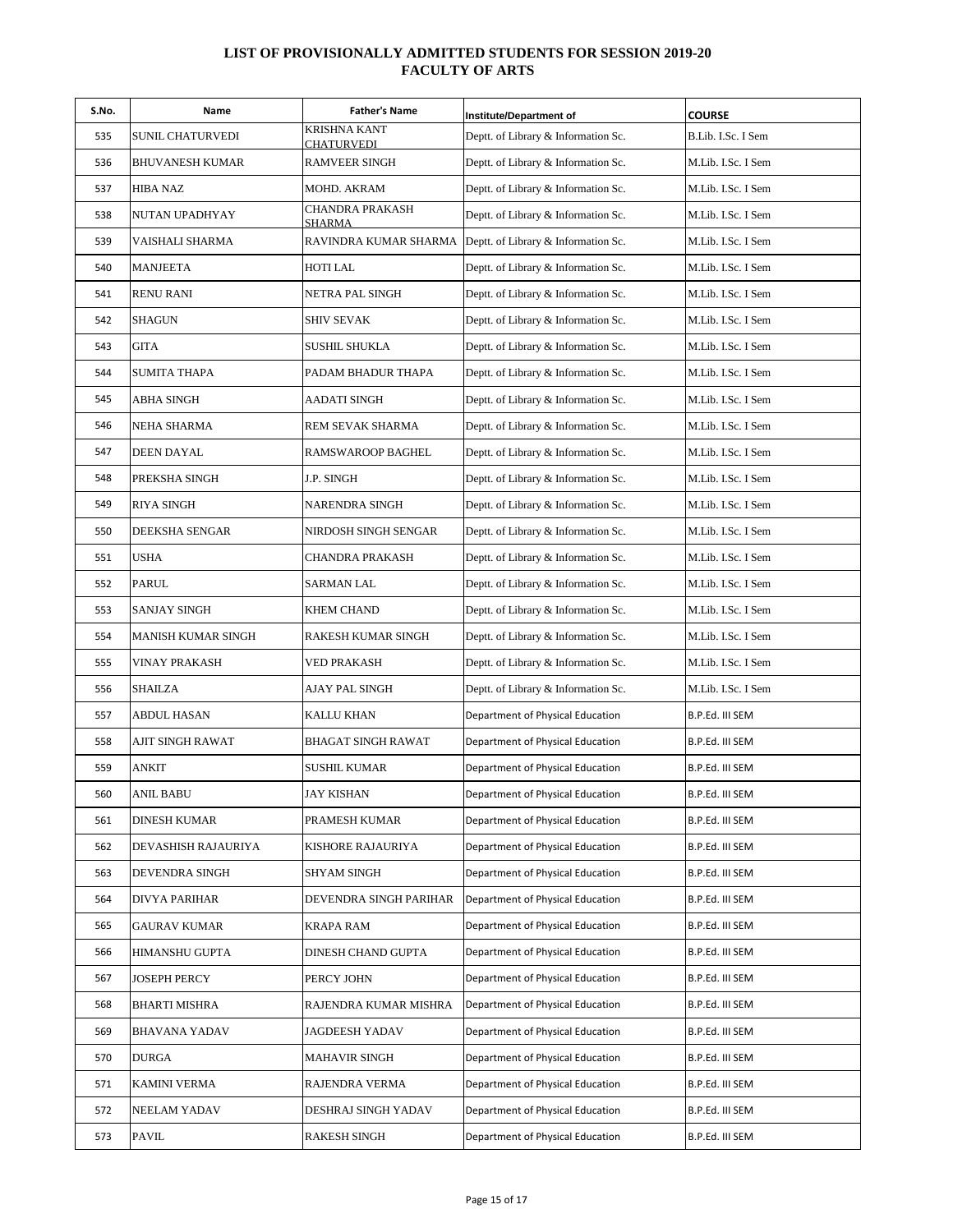| S.No. | Name                    | <b>Father's Name</b>    | Institute/Department of          | <b>COURSE</b>   |
|-------|-------------------------|-------------------------|----------------------------------|-----------------|
| 574   | SHIKHA ATTRI            | SANJEEV ATTRI           | Department of Physical Education | B.P.Ed. III SEM |
| 575   | SUHANI RANA             | ALOK RANA               | Department of Physical Education | B.P.Ed. III SEM |
| 576   | KOMAL CHAUHAN           | SHANKAR SINGH CHAUHAN   | Department of Physical Education | B.P.Ed. III SEM |
| 577   | KRISHNA CHAHAR          | OMVEER SINGH CHAHAR     | Department of Physical Education | B.P.Ed. III SEM |
| 578   | KUSUMA                  | <b>RAMESH BABU</b>      | Department of Physical Education | B.P.Ed. III SEM |
| 579   | LAXMAN PRASAD PANDEY    | TEJRAM PANDEY           | Department of Physical Education | B.P.Ed. III SEM |
| 580   | MOHIT CHAUDHARY         | GAJENDRA SINGH          | Department of Physical Education | B.P.Ed. III SEM |
| 581   | MOHIT PANCHAL           | <b>RATAN SINGH</b>      | Department of Physical Education | B.P.Ed. III SEM |
| 582   | <b>MOHIT YADAV</b>      | RAGHU NATH SINGH        | Department of Physical Education | B.P.Ed. III SEM |
| 583   | <b>GEETANSHU SHUKLA</b> | TARA CHAND SHUKLA       | Department of Physical Education | B.P.Ed. III SEM |
| 584   | NEELAM RAJPOOT          | <b>KESHAV SINGH</b>     | Department of Physical Education | B.P.Ed. III SEM |
| 585   | NEERAJ AGARWAL          | BRAJESH KUMAR AGARWAL   | Department of Physical Education | B.P.Ed. III SEM |
| 586   | NITIN                   | RAMESH CHANDRA          | Department of Physical Education | B.P.Ed. III SEM |
| 587   | <b>PARITOSH</b>         | PREM SINGH              | Department of Physical Education | B.P.Ed. III SEM |
| 588   | PAWAN KUMAR YADAV       | <b>RAM CHANDRA</b>      | Department of Physical Education | B.P.Ed. III SEM |
| 589   | PINTU BAGHEL            | NARENDRA KUMAR          | Department of Physical Education | B.P.Ed. III SEM |
| 590   | PULKIT AGARWAL          | DEVENDRA AGARWAL        | Department of Physical Education | B.P.Ed. III SEM |
| 591   | RAJU                    | OMPAL                   | Department of Physical Education | B.P.Ed. III SEM |
| 592   | RAKSHA BHARDWAJ         | <b>INDERJEET SHARMA</b> | Department of Physical Education | B.P.Ed. III SEM |
| 593   | <b>RANJIT SINGH</b>     | <b>RAJESH KUMAR</b>     | Department of Physical Education | B.P.Ed. III SEM |
| 594   | RAVISH KUMAR            | <b>RAM PRASAD</b>       | Department of Physical Education | B.P.Ed. III SEM |
| 595   | RITESH KUMAR RAI        | YENDER KUMAR RAI        | Department of Physical Education | B.P.Ed. III SEM |
| 596   | <b>ROHIT KUMAR</b>      | KAILASH CHAUDHARY       | Department of Physical Education | B.P.Ed. III SEM |
| 597   | ROHIT SHRIVASTAV        | SUDHAKAR SINGH          | Department of Physical Education | B.P.Ed. III SEM |
| 598   | SACHIN YADAV            | RAM BAHADUR             | Department of Physical Education | B.P.Ed. III SEM |
| 599   | SHIVAM CHAUDHARY        | SUDESH CHAUDHARY        | Department of Physical Education | B.P.Ed. III SEM |
| 600   | SHIVAM KUMAR SHARMA     | PRAVESH KUMAR SHARMA    | Department of Physical Education | B.P.Ed. III SEM |
| 601   | SHUBHAM KUMAR           | DEVENDER SINGH          | Department of Physical Education | B.P.Ed. III SEM |
| 602   | SUMAN                   | <b>RAMESHWAR</b>        | Department of Physical Education | B.P.Ed. III SEM |
| 603   | SUNIL KUMAR             | SANJAY KUMAR            | Department of Physical Education | B.P.Ed. III SEM |
| 604   | SWETA SINGH             | <b>BHIM SEN</b>         | Department of Physical Education | B.P.Ed. III SEM |
| 605   | VIKAS KUMAR             | <b>MULK SINGH</b>       | Department of Physical Education | B.P.Ed. III SEM |
| 606   | VINITA                  | <b>RAM SINGH</b>        | Department of Physical Education | B.P.Ed. III SEM |
| 607   | VISHAL TYAGI            | RAM NARESH TYAGI        | Department of Physical Education | B.P.Ed. III SEM |
| 608   | VISHWAJEET SINGH        | DHOOM SINGH             | Department of Physical Education | B.P.Ed. III SEM |
| 609   | POOJA SHARMA            | MUKESH BABU SHARMA      | Department of Physical Education | B.P.Ed. III SEM |
| 610   | PAVAN KUMAR             | <b>HARI SINGH</b>       | Department of Physical Education | B.P.Ed. III SEM |
| 611   | PRASHANT SONA           | JAWAHAR LAL SONA        | Department of Physical Education | B.P.Ed. III SEM |
| 612   | PUJA                    | POORAN SINGH            | Department of Physical Education | B.P.Ed. III SEM |